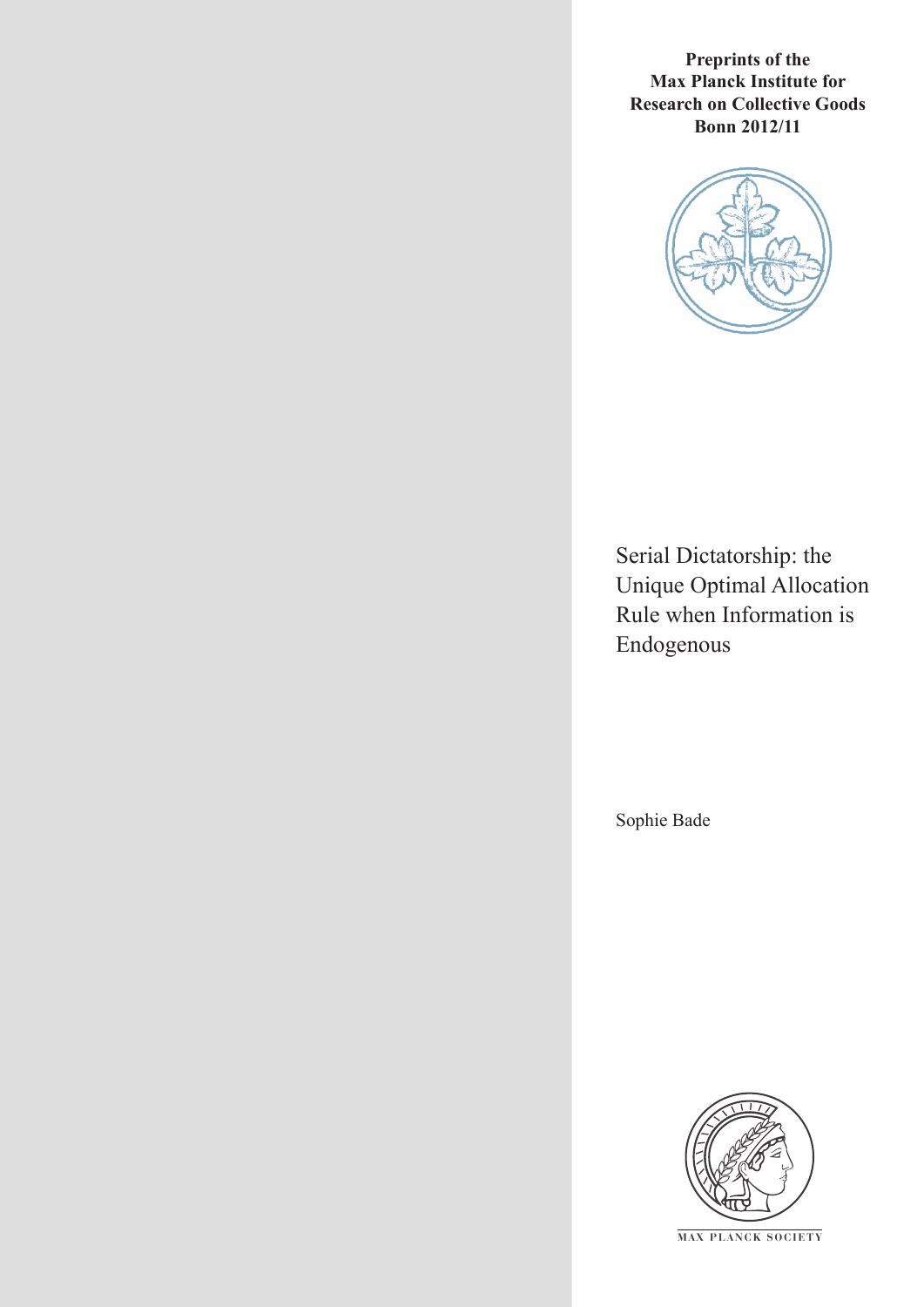

# **Serial Dictatorship: the Unique Optimal Allocation Rule when Information is Endogenous**

Sophie Bade

May 2012

Max Planck Institute for Research on Collective Goods, Kurt-Schumacher-Str. 10, D-53113 Bonn http://www.coll.mpg.de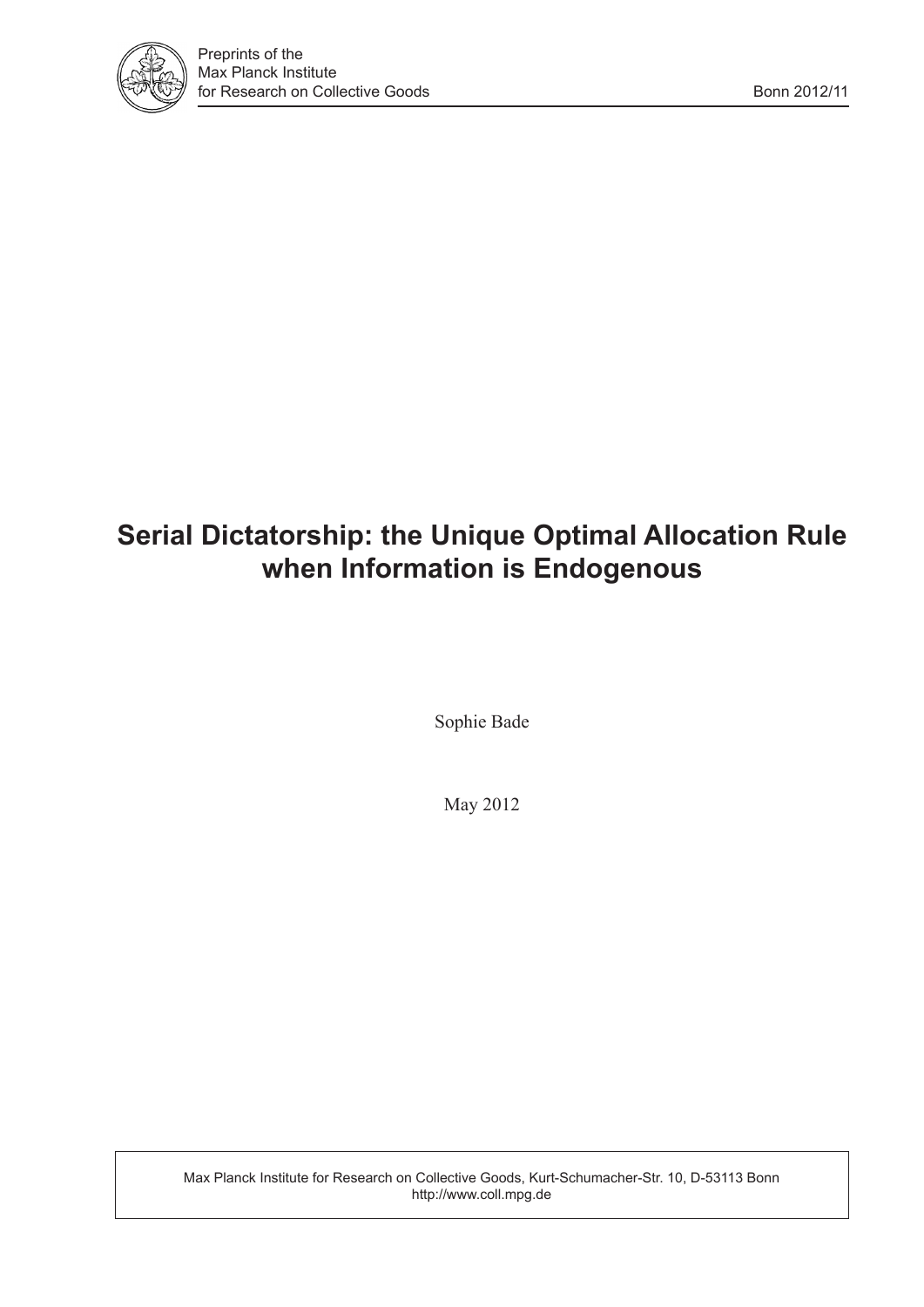# Serial Dictatorship: the Unique Optimal Allocation Rule when Information is Endogenous.

Sophie Bade∗†

May 4, 2012

#### Abstract

The study of matching problems typically assumes that agents precisely know their preferences over the goods to be assigned. Within applied contexts, this assumption stands out as particularly counterfactual. Parents typically do invest a large amount of time and resources to find out which school would be best for their children, doctors run costly tests to establish which kidney might be best for a given patient. In this paper I introduce the assumption of endogenous information acquisition into otherwise standard house allocation problems. I find that there is a unique ex ante Pareto-optimal, strategy-proof and nonbossy allocation mechanism: serial dictatorship. This stands in sharp contrast to the very large set of such mechanisms for house allocation problems without endogenous information acquisition.

KEYWORDS: Serial Dictatorship, House Allocation Problems, Endogenous Information. JEL Classification Numbers: C78.

<sup>∗</sup>Max Planck Institute for Research on Collective Goods, Kurt-Schumacher-Str. 10, D-53113 Bonn, Germany.

<sup>†</sup>Thanks to Martin Hellwig, Michael Mandler, and Philipp Weinschenk, audiences at the European Network on Matching conference in Brussels, the Jahrestagung of the Verein fuer Socialpolitik in Frankfurt, the Paris-Cologne meeting, and the University of Bonn.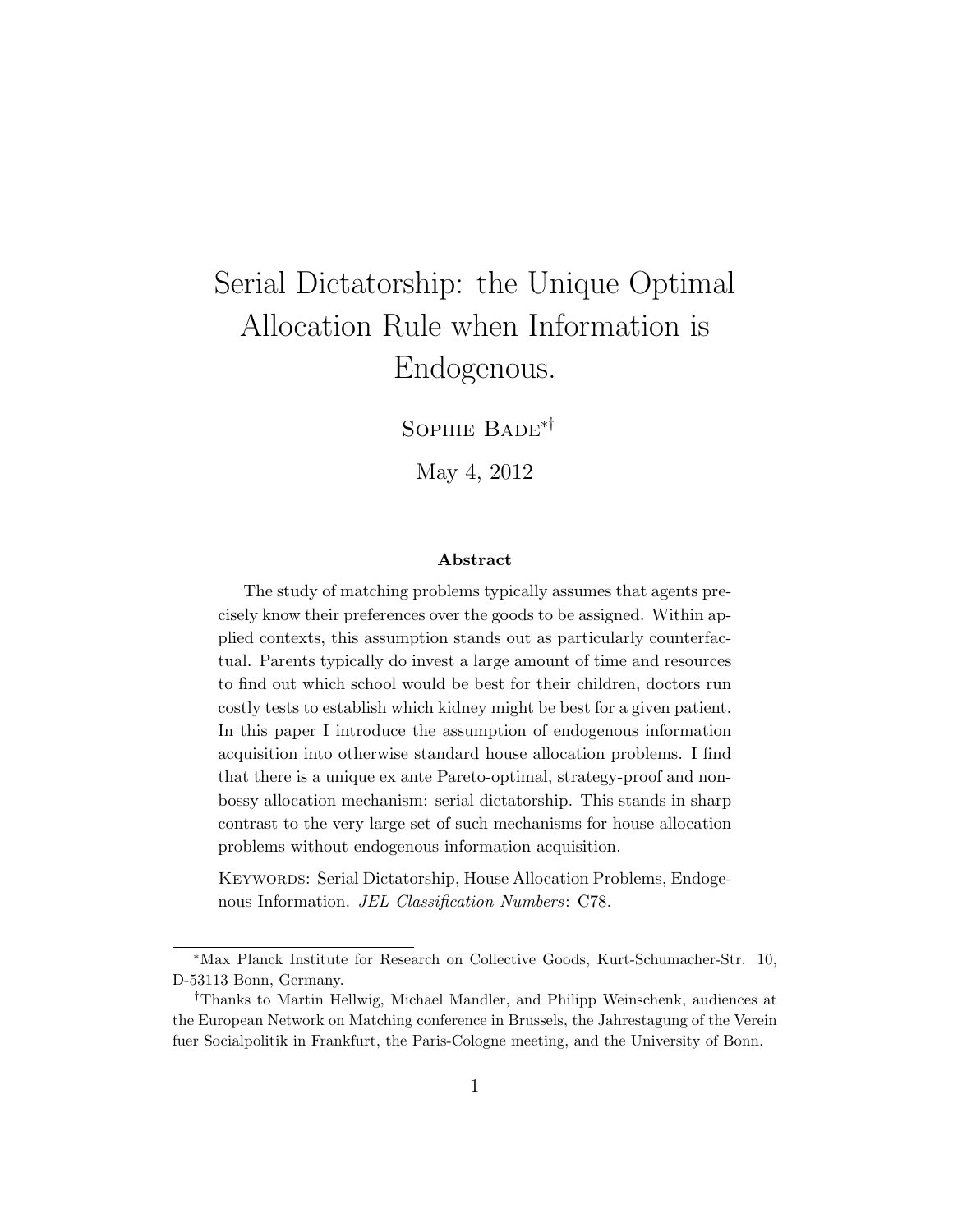### 1 Introduction

Many allocation problems of indivisible goods have to be solved without explicit markets. For some such goods, be it school slots or kidneys, the use of markets to determine allocations is perceived as immoral or repugnant. In many cases markets are explicitly forbidden. The subfield of mechanism design, which addresses the question on how to best allocate such objects to recipients, has prospered and many mechanisms that are optimal according to a host of different criteria have been found. These mechanisms have usually been designed for the case of agents precisely knowing their preferences over the goods to be assigned. However, this assumption seems particularly counterfactual in many of the contexts to which these mechanisms have been applied. Parents typically invest a significant amount of time on school choice; doctors need to run costly tests on kidneys to figure out which would be best for a given patient.

This paper sets out to study the allocative properties of mechanisms in conjunction with their impact on the agents' incentives to acquire information. The agents' decision to become informed about the objects to be assigned should be modeled together with their optimal choices for some given amount of information. To this end I modify the standard model of house allocation problems in which a set of agents needs to be matched to a set of equally many objects, henceforth called houses, allowing for costly information acquisition on these houses. The goal is to characterize the set of strategy-proof, non-bossy and Pareto-optimal mechanisms in this environment.

Over the years, various classes of such mechanisms have been identified for the case of the agents' preferences being given. Pycia and Unver [8] characterize the – very large – set of all such mechanisms. Lots of room remains to impose additional requirements to select among these mechanisms. The case of housing problems with endogenous information acquisition differs sharply. In that case there is a unique strategy-proof, non-bossy and ex-ante-Pareto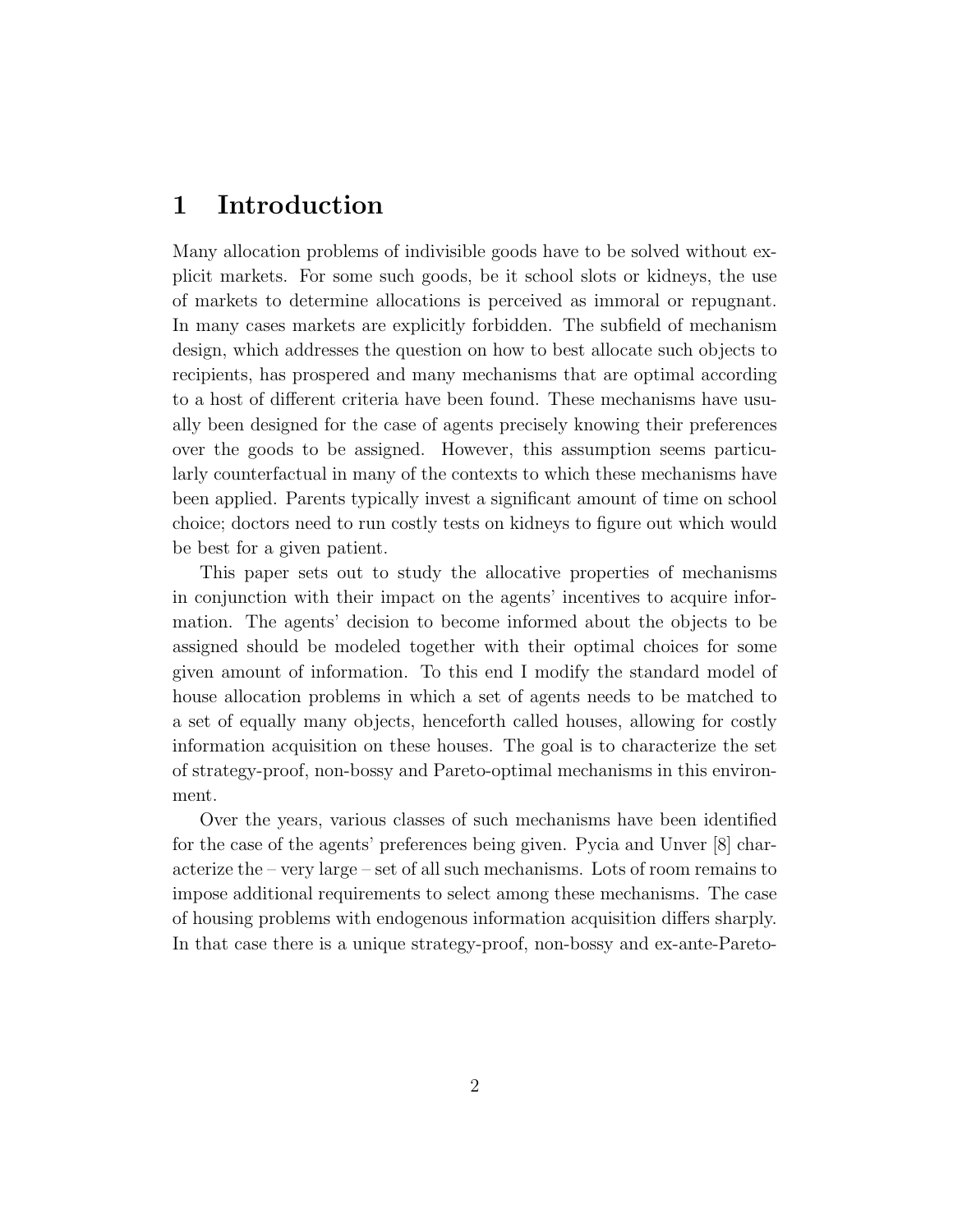optimal mechanism: serial dictatorship.<sup>1</sup> The following example illustrates the outstanding role of serial dictatorship.

Example 1 Consider a simple allocation mechanism for two agents to obtain some intuition for the outstanding role played by serial dictatorship. Let agents 1 and 2 start out owning two houses,  $k$  and  $q$ , respectively; this initial allocation only changes if both agents agree to exchange the houses. This mechanism is Gale's top trading cycles mechanism for two agents and two houses; a formal definition can be found in Section 2.2. In an environment without endogenous leaning, this mechanism is strategy-proof, non-bossy and Pareto-optimal. Each agent's valuation of house  $k$  is an independent draw from the distribution, according to which it is equally likely that the agents' value of house k is 8 or 0. Both agents value house q at 2. The agents only differ in their cost of learning: agent 1 has to pay .8 to learn his value of house  $k$ , whereas learning is free for agent 2. Assume furthermore that both agents need to announce simultaneously whether they would like to exchange houses.

Now let's consider agent 1's decision problem. If he does not learn the value of house  $k$ , he prefers to keep it (expected value of 4 vs. 2, the known value of  $q$ ). If he learns the value, he would like to exchange with agent 2 if and only if he values house  $k$  at 0. Agent 2, in turn, is willing to exchange with a probability of  $\frac{1}{2}$ .<sup>2</sup> If agent 1 learns his value of house k, he obtains an expected utility of  $\frac{1}{2} \times 8 + \frac{1}{2}(\frac{1}{2} \times 2 + \frac{1}{2} \times 0) - .8 = 3.7$ , with the last term reflecting agent 1's cost of learning. However, not learning is associated with an expected utility of 4 for player 1. So agent 1 keeps house  $k$  in equilibrium, which in turn implies that agent 2 is stuck with house  $g$ , yielding an ex ante utility profile of  $(4, 2)$ . No consider serial dictatorship with agent 1 as the first dictator and observe that this alternative mechanism ex-ante Paretodominates the given mechanism. In the serial dictatorship it is worthwhile

<sup>&</sup>lt;sup>1</sup>Note that this statement refers to ex-ante Pareto-optimality instead of Pareto optimality. The reason is that agents do not a priori know their preferences, so Pareto optimality, which uses these preferences, cannot be the correct measuring stick. Instead, I use ex-ante Pareto optimality which also takes the learning decisions of agents into account.

<sup>&</sup>lt;sup>2</sup>Since learning is costless agent 2 will be willing to exchange with agent 1 if and only if he values house k at 8, which happens with probability  $\frac{1}{2}$ .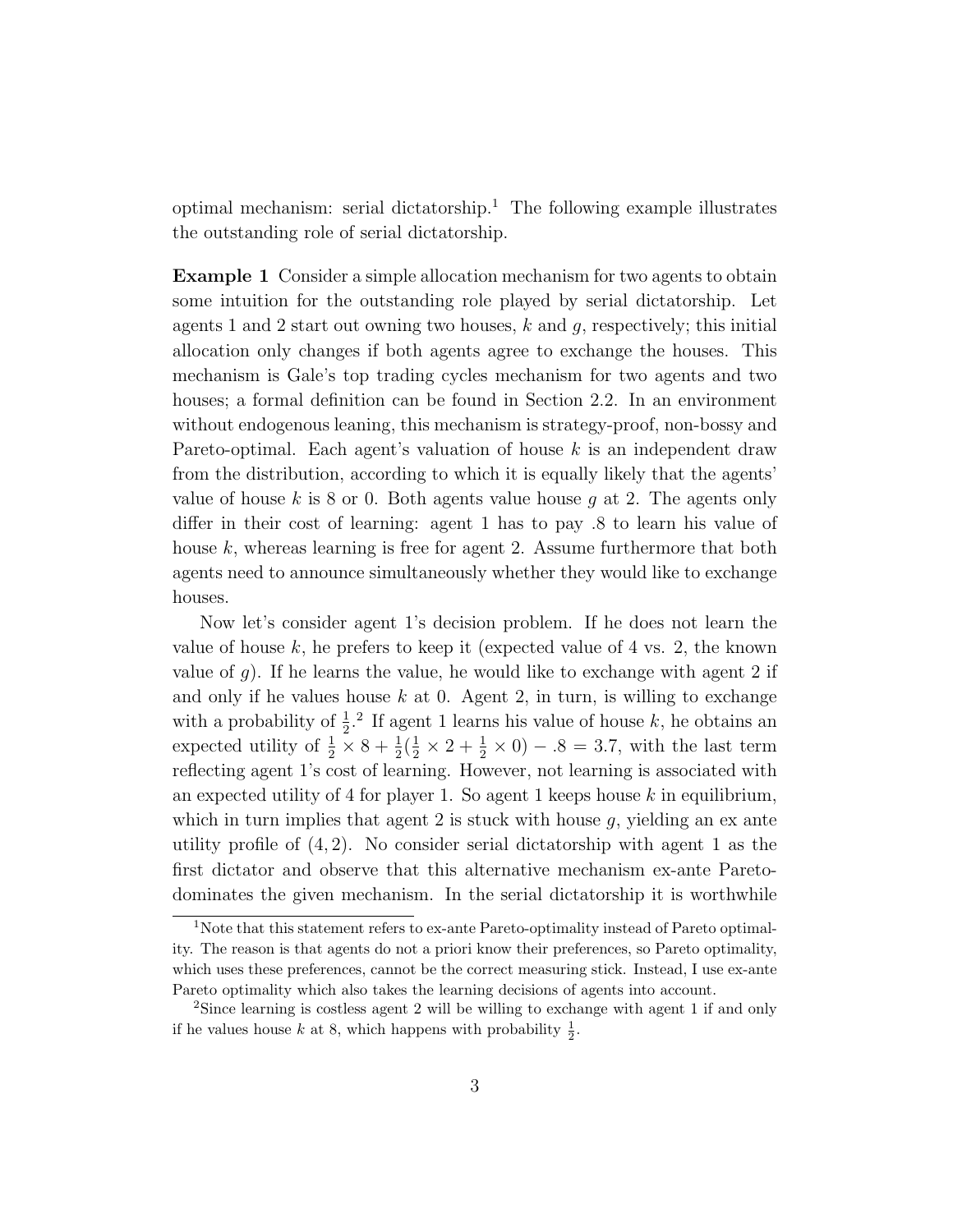for agent 1 to learn the value of house  $k$  and to choose it if and only if he finds it of high value (expected utility:  $\frac{1}{2} \times 8 + \frac{1}{2} \times 2 - .8 = 4.2$ ). So agent 2 faces a probability of  $\frac{1}{2}$  of ending up up with either house. The profile of ex ante utilities is (4.2, 3).

This example shows that some of the bedrock of the theory on house allocation problems starts to crumble once one allows for endogenous information acquisition. Both mechanisms described in the example, the top trading cycles mechanism and serial dictatorship, are Pareto-optimal, strategy-proof and non-bossy in an environment without endogenous information acquisition. Moreover, the two mechanisms are in a sense "equivalent" as shown by Abdulkadiroglu and Sonmez [1]. With endogenous information acquisition, something very different happens: Serial dictatorships not only differ from top trading cycles as allocation rules, Example 1 provides a case of a house allocation problem in which a top trading cycles mechanism is strictly ex ante Pareto-dominated by a serial dictatorship. The main result of the paper significantly generalizes Example 1. In particular, I show that for any non-bossy and strategy-proof mechanism that is not itself a serial dictatorship one can find a housing problem and a (path-dependent) serial dictatorship, such that the serial dictatorship strictly ex ante Pareto-dominates the named mechanism in the given housing problem. Conversely, serial dictatorships are never dominated in this way.

The essential difference between the two mechanisms in Example 1 is that the strong incentives for learning in serial dictatorship are dampened in top trading cycles. While agent 1's knowledge of the value of house  $k$  is always valuable under serial dictatorship, the same knowledge is irrelevant in half of all cases in the alternative mechanism. Serial dictatorship stands out as the only mechanism which always combines optimal learning incentives with optimal allocation incentives. It is well known that serial dictatorship sets the "right" incentives for allocations: serial dictatorship is strategy-proof and Pareto-optimal. What stands out here is that it is the only mechanism that at the same time optimally incentivezes information acquisition. Any agent who acquires information knows the exact set he is choosing from at the time he does acquire information. This ensures that information is never wastefully acquired. The paper gives two variants of the uniqueness statement on serial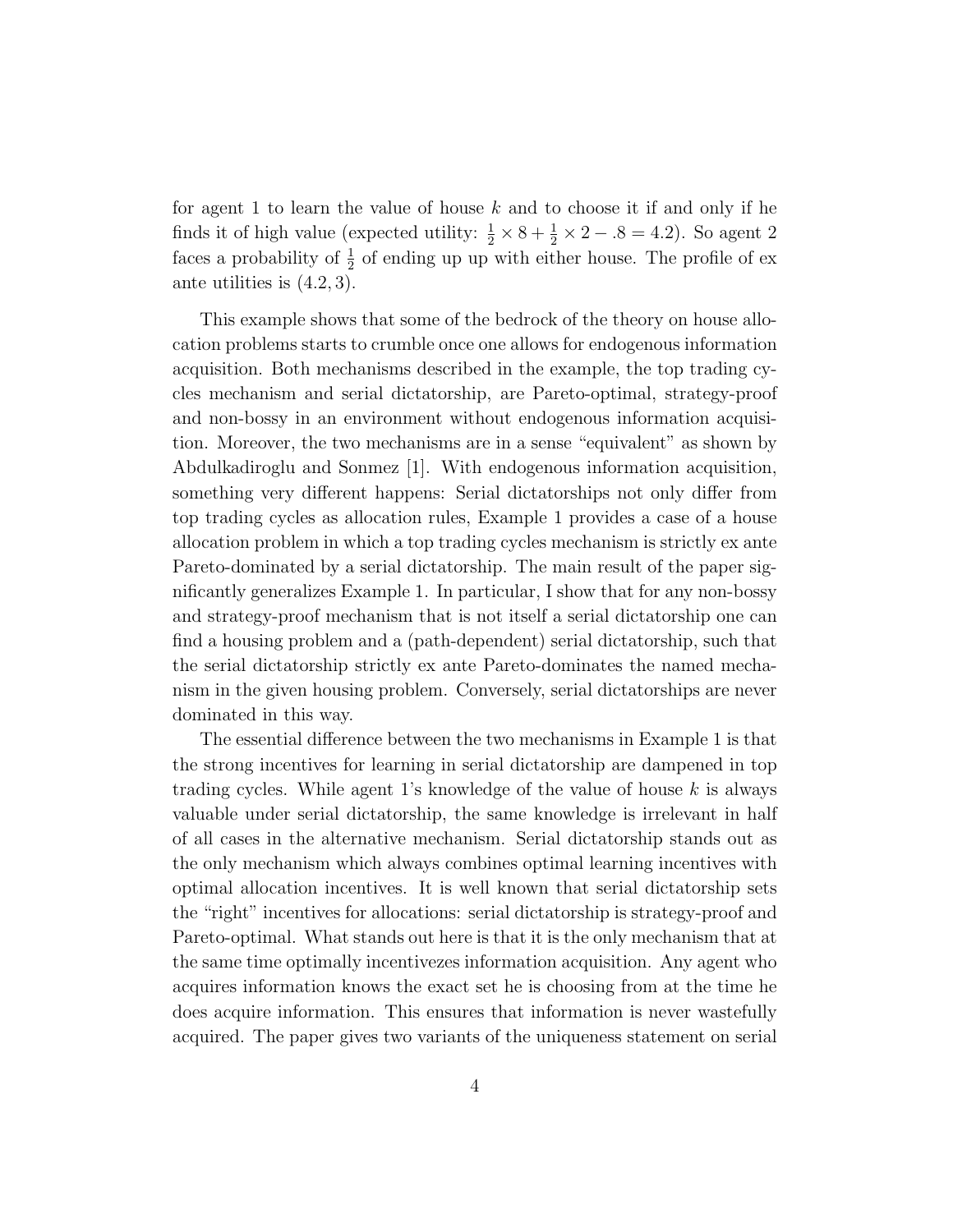dictatorship pertaining to the case of sequential and simultaneous learning, Theorems 1 and 2.

While I do allow for a large set of possible information structures to obtain this result, I disallow certain conditions which cause some well-documented problems for the design of matching mechanisms. I rule out indifferences. A deviation from strict preferences is also problematic when one does not consider endogenous information acquisition. Ehlers [4] argues in this respect that "one cannot go much beyond strict preferences if one insists on efficiency and group strategy-proofness." In addition, I assume that the agents' preferences are independent draws. If one was to allow for correlated preferences any mechanism with sequential announcements would turn into a game of signalling. In sum, the uniqueness result does not exploit arguments that pertain to these two well-known trouble makers for the theory of house allocation problems.

The compromise between optimal information acquisition and optimal allocations is one of the main themes of the growing literature on mechanism design with endogenous information acquisition. Mechanisms are often characterized in terms of the optimal trade-off between the two criteria. Gerardi and Yariv [5] as well as Bergemann and Valimaki [2] respectively illustrate this trade-off in voting and auctions environments. This trade-off is relevant in the present paper: under a simple serial dictatorship allocative and informative efficiency coexist, it is the one mechanism under which the designer can avoid the trade off. The optimality of sequential learning is another theme of the literature on mechanisms with endogenous learning that is echoed in the present paper. Gershkov and Szentes [6] as well as Smorodinsky and Tennenholtz [11] present voting models in which the voters' optimal acquisition of information is sequential. Similarly, for auctions, Compte and Jehiel [3] find that ascending price auctions can dominate sealed bid auctions in terms of expected welfare. In this vein the present paper shows the unique optimality of *sequential* simple serial dictatorship when allowing for any sequence of information elicitation.

In Section 2 I provide formal definitions of the environments and mechanisms under study. Using an example (Example 2), I argue that sequential elicitation procedures might outperform simultaneous ones in the present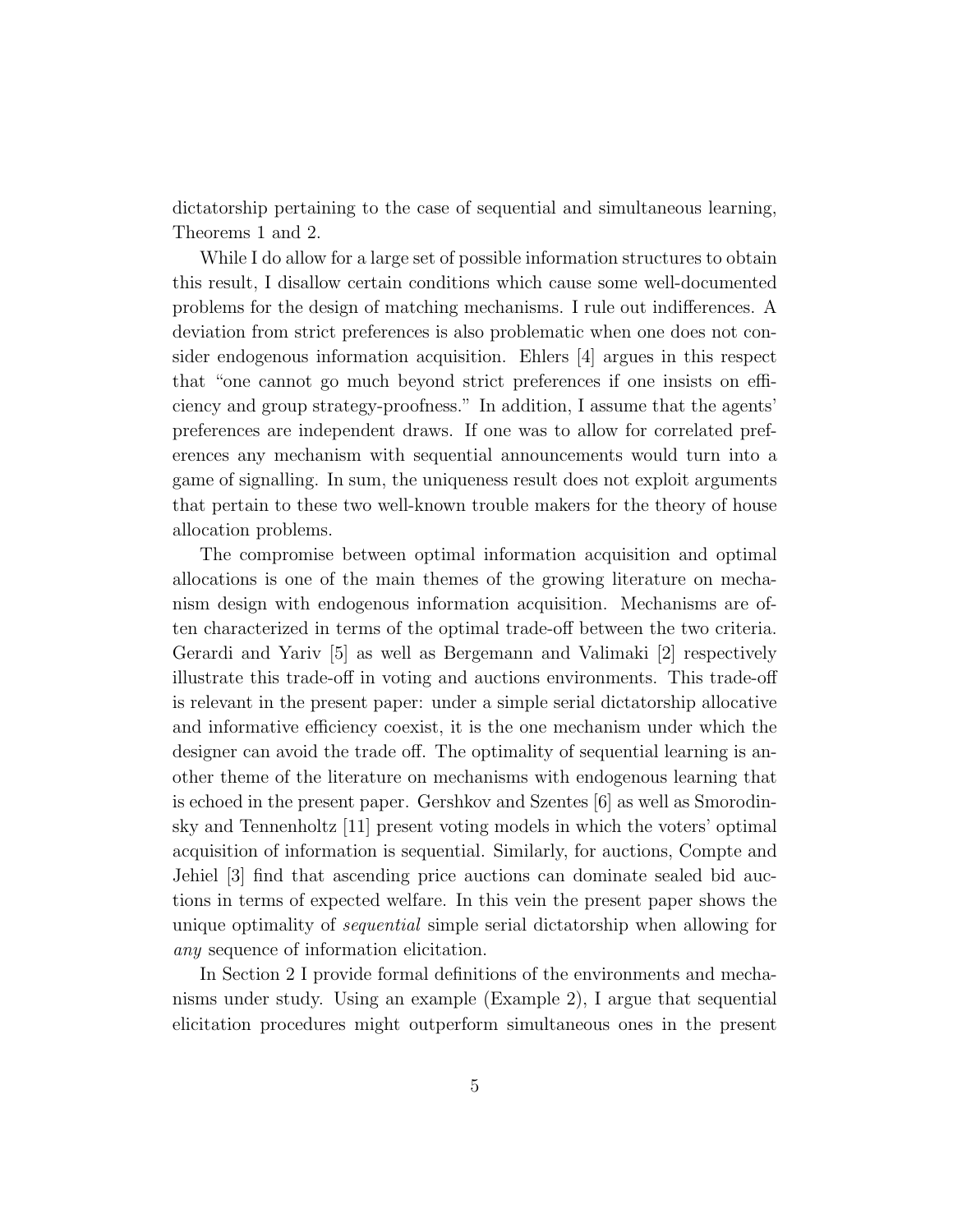context. With all the relevant terminology in hand, I state the two main results of the article Theorems 1 and 2 in Section 3. The proof of these two theorems revolves around three examples: Example 2, which is presented in Section 2, the introductory Example 1, which is revisited in Section 4, and Example 5 which is presented in the same section. After a presentation of these examples, I devote a section to the presentation of Pycia and Unver's [8] "trading cycles" mechanisms, which constitute the appropriate starting point for the characterization of the present paper. This is followed by a section devoted to the proof of the two main results of the paper (Section 6).

## 2 The Model

#### 2.1 Agents, Houses, Values

Fix two sets of agents  $I = \{1, \dots, n\}$  and houses H with equally many elements (| H |= n) and generic elements  $i, j, i', j' \in N$  and  $h, d, g, k \in H$ . An environment (for  $(H, I)$ )  $\mathcal E$  has three components:  $(\Omega, \pi, c)$ . The finite state space  $\Omega$  consists of profiles of values  $\omega: = (\omega_h^i)_{h \in H, i \in I}$ , where  $\omega_h^i$  is the value that agent i assigns to house h. The state  $\omega \in \Omega$  is drawn from the probability distribution  $\pi$ . The vector  $c:=(c^i)_{i\in\mathbb{N}}$  of cost functions  $c^i: \mathcal{P} \to \mathbb{R}_0^+ \cup {\infty}$  describes the agents' learning technologies and assigns every partition  $P \in \mathcal{P}$  of the state space  $\Omega$  a non-negative and possibly infinite cost. A partition P with  $c^{i}(P) = \infty$  is called **prohibitively costly** (for agent i). Conversely, all other partitions are called *i*-affordable, also an event E is called *i*-affordable if it is part of an *i*-affordable partition.

The vector  $\omega^i$ : =  $(\omega_h^i)_{h \in H}$  summarizes agent *i*'s valuations of all houses at the given state  $\omega$ . Define the algebra  $\zeta^i$  on  $\Omega$  as the algebra generated by all events  $E^i: = {\omega \mid \omega^i = \overline{\omega}^i}$  for some fixed  $\overline{\omega}^i \in \mathbb{R}^n$ . It is assumed that the agents' preferences are independently drawn, formally,  $\pi(E^i \cap E^j)$  =  $\pi(E^i)\pi(E^j)$  for all  $E^i \in \zeta^i$  and  $E^j \in \zeta^j$ . Every state occurs with positive probability,  $\pi(\omega) > 0$  for all  $\omega \in \Omega$ . The prior  $\pi$  is common knowledge among the designer and all agents. Agent i can only learn something about his own preferences  $\omega^i$ ; formally, a partition P containing an event  $E \notin \zeta^i$ is prohibitively costly for agent i. Next, staying ignorant is free; that is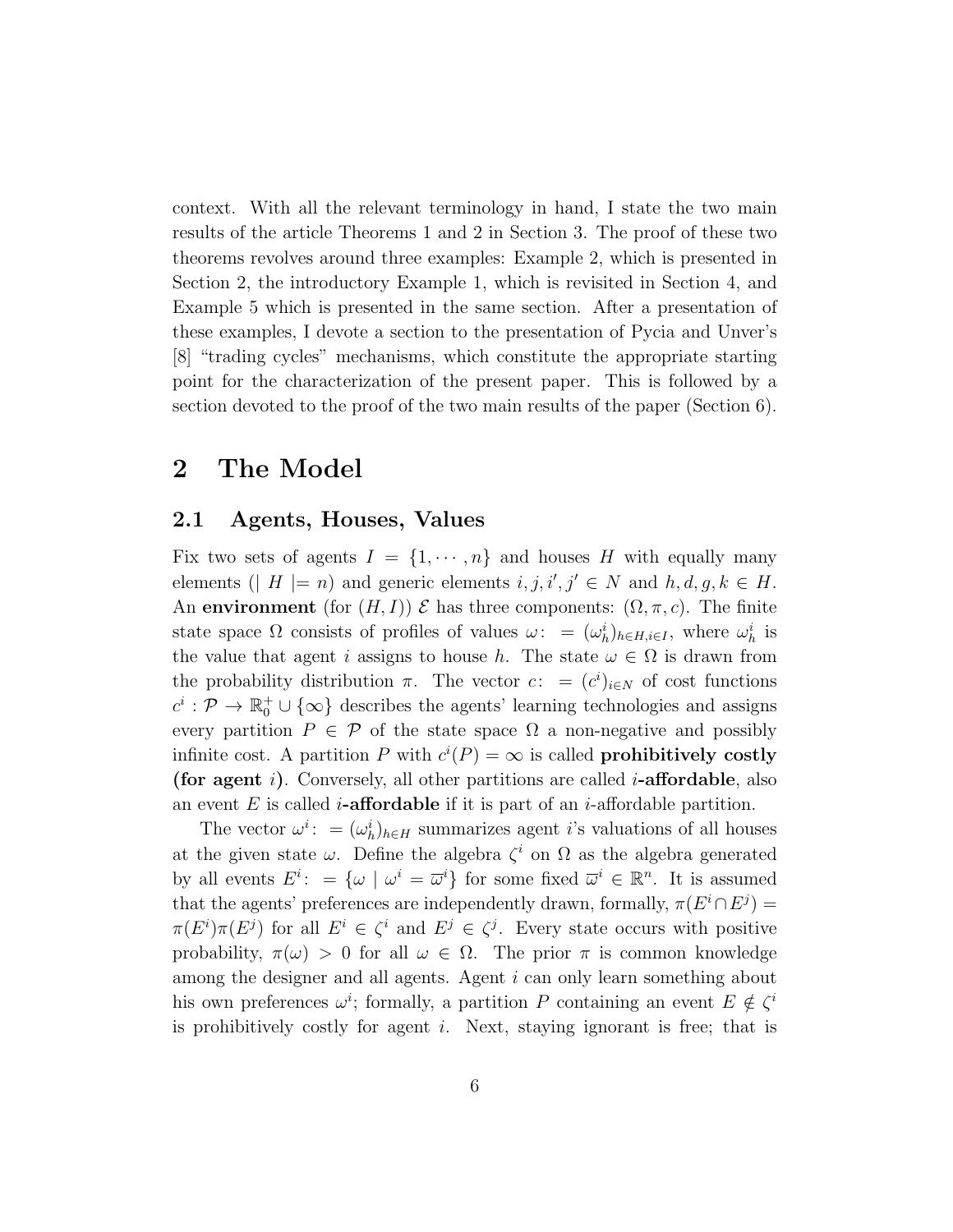$c^i(\{\Omega, \emptyset\}) = 0$ . Define  $P^i(\omega)$  as the event E that agent i knows at state  $\omega$ when his information partition is  $P^i$ . Let  $\overline{P}^i$  be the partition according to which agent *i* knows his value for each of the houses.

The posterior value that agent i assigns to house h when he knows event  $E$ is calculated as  $\overline{\omega}_h^i(E)$ :  $= \frac{\sum_{\omega_h^i \in E} \pi(\omega_h^i) \omega_h^i}{\sum_{i \in E} \pi(\omega_h^i)}$  $\frac{\sum_{\omega_h^i \in E} \pi(\omega_h^i)}{\sum_{\omega_h^i \in E} \pi(\omega_h^i)}$ . It is assumed that  $\overline{\omega}_h^i(E) \neq \overline{\omega}_g^i(E)$ for any two houses  $h \neq g$  and any *i*-affordable event E, so agents are never indifferent between two houses for any ex post preferences. Moreover, it is assumed that the following inequality holds for all  $i$ -affordable partitions  $P \neq Q$  and all subsets of houses  $S \subset H$ :

$$
\sum_{E \in P} \pi(E) \max_{h \in S} \overline{\omega}_h^i(E) - c(P) \neq \sum_{E \in Q} \pi(E) \max_{h \in S} \overline{\omega}_h^i(E) - c(Q).
$$

This implies that any agent has a unique best learning choice that maximizes his ex ante utility of his – informed – choice from any set  $S \subset H$ . The sets of agents and houses I and H together with the environment  $\mathcal E$  constitute a housing problem (with endogenous information acquisition), since only the size  $n = |I|$  of I and H matters such a housing problem is denoted by  $\langle n, \mathcal{E} \rangle$ .

Mechanisms are used to obtain matchings for housing problems. A matching is a bijective function  $\mu : I \to H$ , where  $\mu(i)$  is called agent i's assignment under  $\mu$ . A submatching  $\sigma: I_{\sigma} \to H_{\sigma}$  is a bijective function with  $I_{\sigma} \subsetneq I$  and  $H_{\sigma} \subsetneq H$ . Analogously  $\sigma(i)$  is called agent i's assignment under the submatching  $\sigma$ . The sets of all matchings and of all submatchings, respectively are denoted by  $M$  and by  $M$ . For any particular submatching  $\sigma \in \overline{\mathcal{M}}$  the sets of unmatched agents and houses are denoted as  $\overline{I}_{\sigma}$  and  $\overline{H}_{\sigma}$ respectively.

#### 2.2 Standard Housing Problems

The set of housing problems with endogenous learning embeds the set of standard housing problems: A housing problem  $\langle n, \mathcal{E} \rangle$  is a **standard hous**ing problem if  $\mathcal{E} = (\Omega, \pi, c)$  is such that  $\Omega$  is a singleton  $\{\omega\}$ <sup>3</sup>. I denote

<sup>3</sup>The most general way to embed standard housing problems in the set of housing problems with endogenous information acquisition would be to demand that  $\{\Omega\}$  is the unique  $i$ -affordable partition for all agents  $i$ .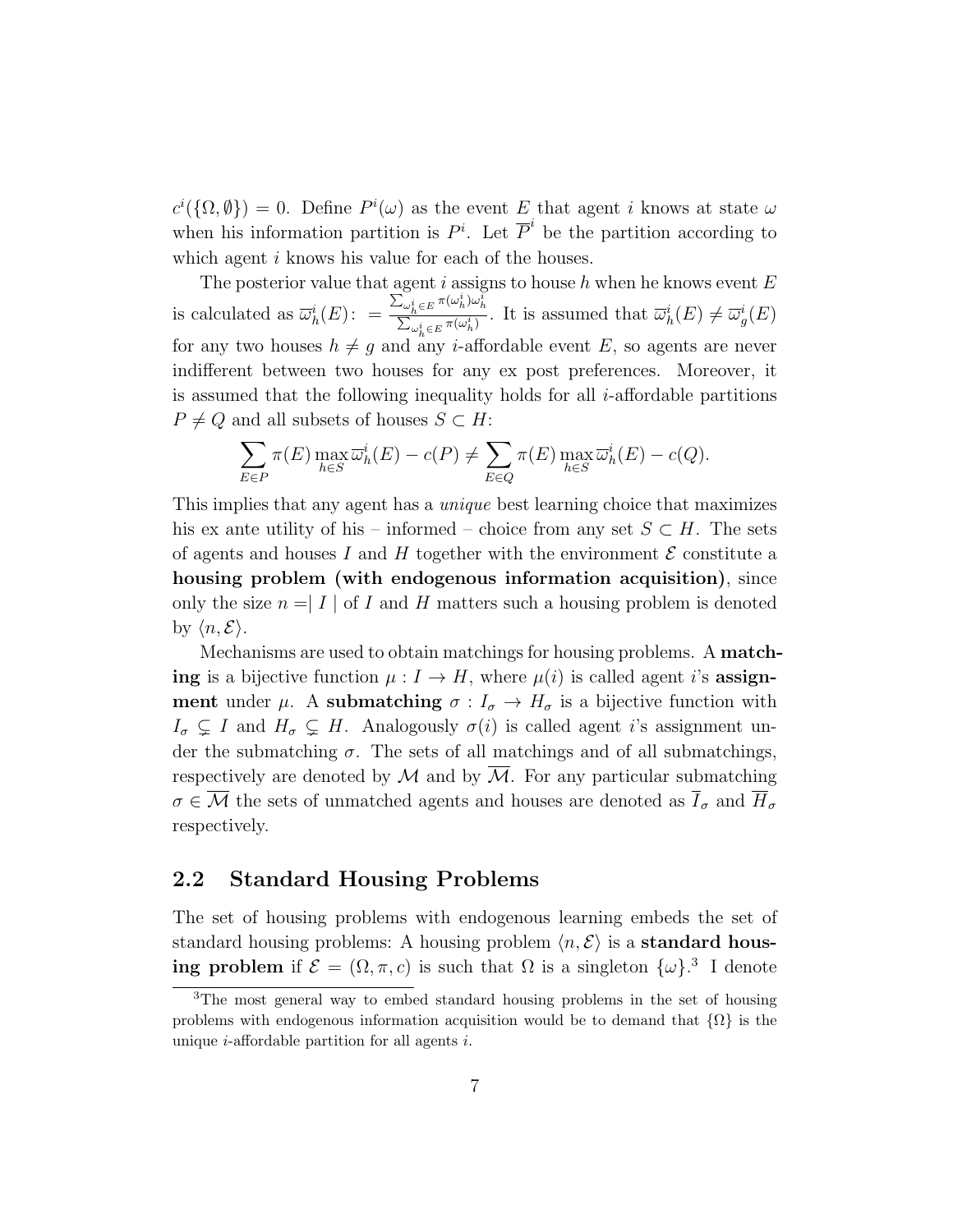a standard housing problem by  $\langle n, \omega \rangle$ . Let  $\Theta$  be the space of all possible vectors of values of an agent  $(\omega^i)$ . The set of all standard housing problems (of some fixed size n) is denoted by  $\Theta^n$ , the set of all profiles of values  $\omega$ without any indifferences.

A (direct) mechanism is a mapping  $\varphi : \Theta^n \to M$  that assigns a matching for each preference profile  $\omega \in \Theta^n$ . Such a mechanism is considered strategy-proof if the truthful revelation of preferences is a weakly dominant strategy. A mechanism is considered non-bossy (as defined by Satterthwaite and Sonnenschein [9]) if an agent can only change the allocation of some other agent if he also changes his own allocation. This implies that any misreport of preferences that does not change the agent's own assignment does not change anyone else's assignment.<sup>4</sup> The mechanism  $\varphi$  is considered Pareto-optimal if  $\varphi(\omega)$  is Pareto-optimal for any  $\omega$ . The set of strategyproof, non-bossy, and Pareto-optimal mechanisms has been characterized by Pycia and Unver [8]. Since this characterization plays a crucial role for the development of the arguments in the present article, I present it in Section 5. I next define three canonical examples of strategy-proof, non-bossy, and Pareto-optimal matching mechanisms.

Serial dictatorships and top trading cycles play an outstanding role in the theory of matching. According to a simple serial dictatorship, one agent, the first dictator, gets to choose a house out of the grand set of houses H. Next, another agent, the second dictator, gets to choose a house out of the remainder, and so forth, until all houses are matched. I denote a simple serial dictatorship as a direct mechanism by  $\delta : \Theta^n \to M$ . The bijection  $[\delta] : I \to \{1, \dots, n\}$  denotes the ordering of the dictators in the sense that agent i is the  $[\delta](i)$ -th dictator under the serial dictatorship  $\delta$ .

The reason for the prefix "simple" arises since **path-dependent serial** dictatorships also play a role in the present paper. According to this type of serial dictatorship, the identity of the dictator in some round depends

<sup>4</sup>Papai [7] shows that a direct mechanism (for standard house allocation problems) is strategy-proof and non-bossy if and only if it is group strategy-proof, in the sense that no group of agents can misreport their preferences to make at least one member of the group better off without hurting any member in the group. Takamiya [12] shows that group strategy-proofness is equivalent to Maskin monotonicity in the context of standard housing problems.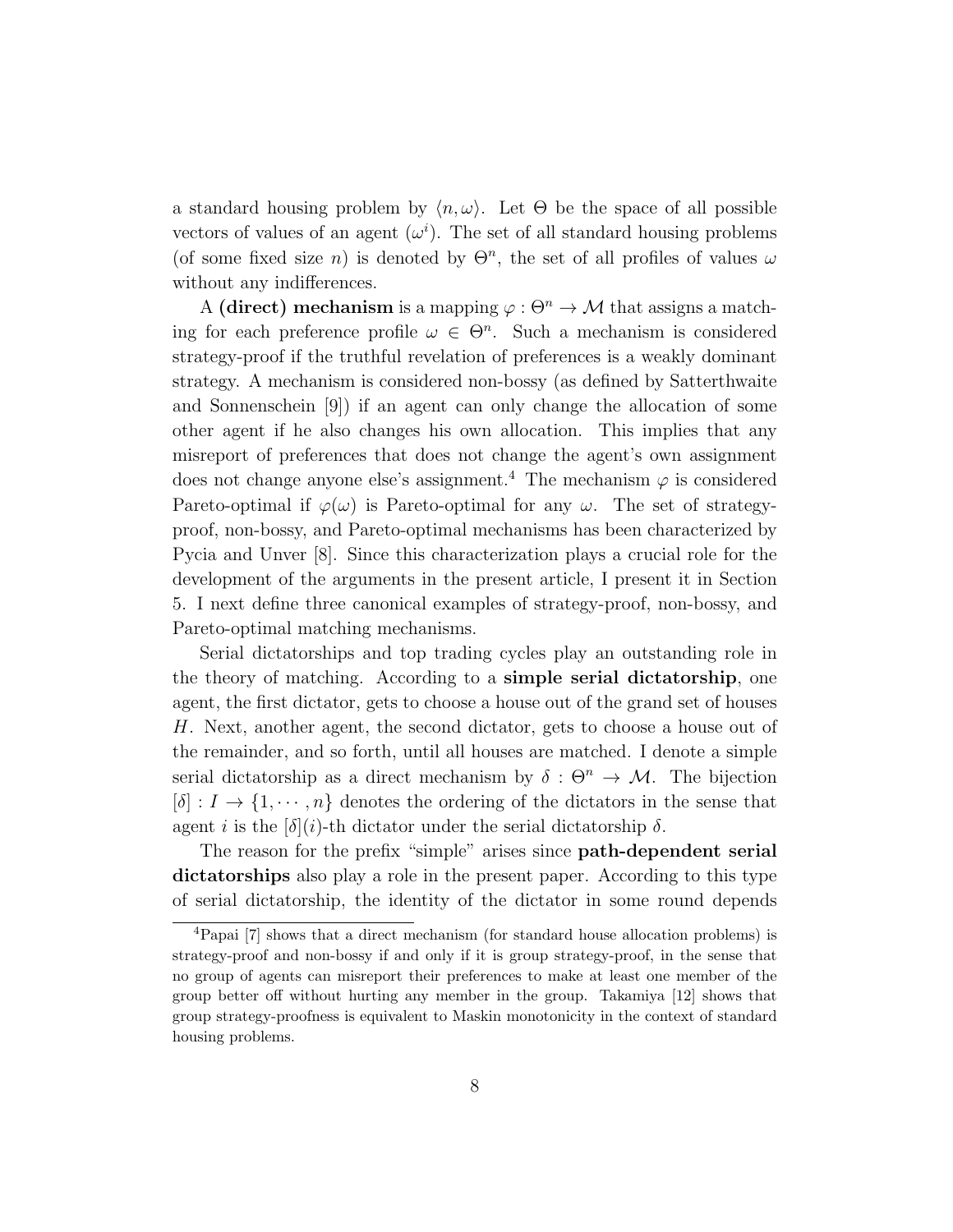on the houses chosen by the preceding dictators. A path-dependent serial dictatorship is denoted by a function  $\gamma$  that maps any vector of already chosen houses to the agent who becomes the dictator after this sequence of choices. A simple serial dictatorship is path-dependent serial dictatorship with the special property that the identity of the dictator only depends on the length of the vector of houses already chosen.

Gale's top trading cycles mechanism<sup>5</sup> is the other canonical example of a matching mechanism. This mechanism starts out with a matching  $\rho$ called the initial endowment. All agents are asked to point to the agent who has been endowed with their most preferred house. At least one cycle forms. All agents in such cycles are assigned the houses that they point to. The procedure is repeated until all houses are assigned. I denote Gale's top trading cycles mechanism, starting with the endowment  $\rho$  by  $\tau^{\rho}$ . The mechanism discussed in Example 1 is a top trading cycles mechanism.

#### 2.3 Dynamic Direct Revelation Mechanisms

In this section I define the grand set of mechanisms considered in the present article together with a list of canonical examples. Let me first use the example of serial dictatorship to argue that the sequence of preference announcements can be essential in direct revelation mechanisms with endogenous information acquisition.

Example 2 Two different dynamic versions of serial dictatorship stand out: The designer might either simultaneously elicit the preferences of all agents; alternatively the designer might elicit the preferences of some agents only once he becomes a dictator – and thereby leave him the choice to tailor his information acquisition to his actual choice set. To see that this difference matters, consider a housing problem  $\langle 3, \mathcal{E}^b \rangle$  with  $H = \{d, g, k\}, \mathcal{E}^b = (\Omega, \pi, c),$ such that the three agents are a priori identical with the value of house d being either 8 or 0, each with probability  $\frac{1}{2}$ , and the values of houses g and k known to be 5 and 2, respectively. Assume that it costs each agent  $c = 0.1$ to learn his type. If the designer simultaneously elicits preferences, it is

<sup>5</sup>This mechanism was first defined by Shapley and Scarf [10], who attribute it to David Gale.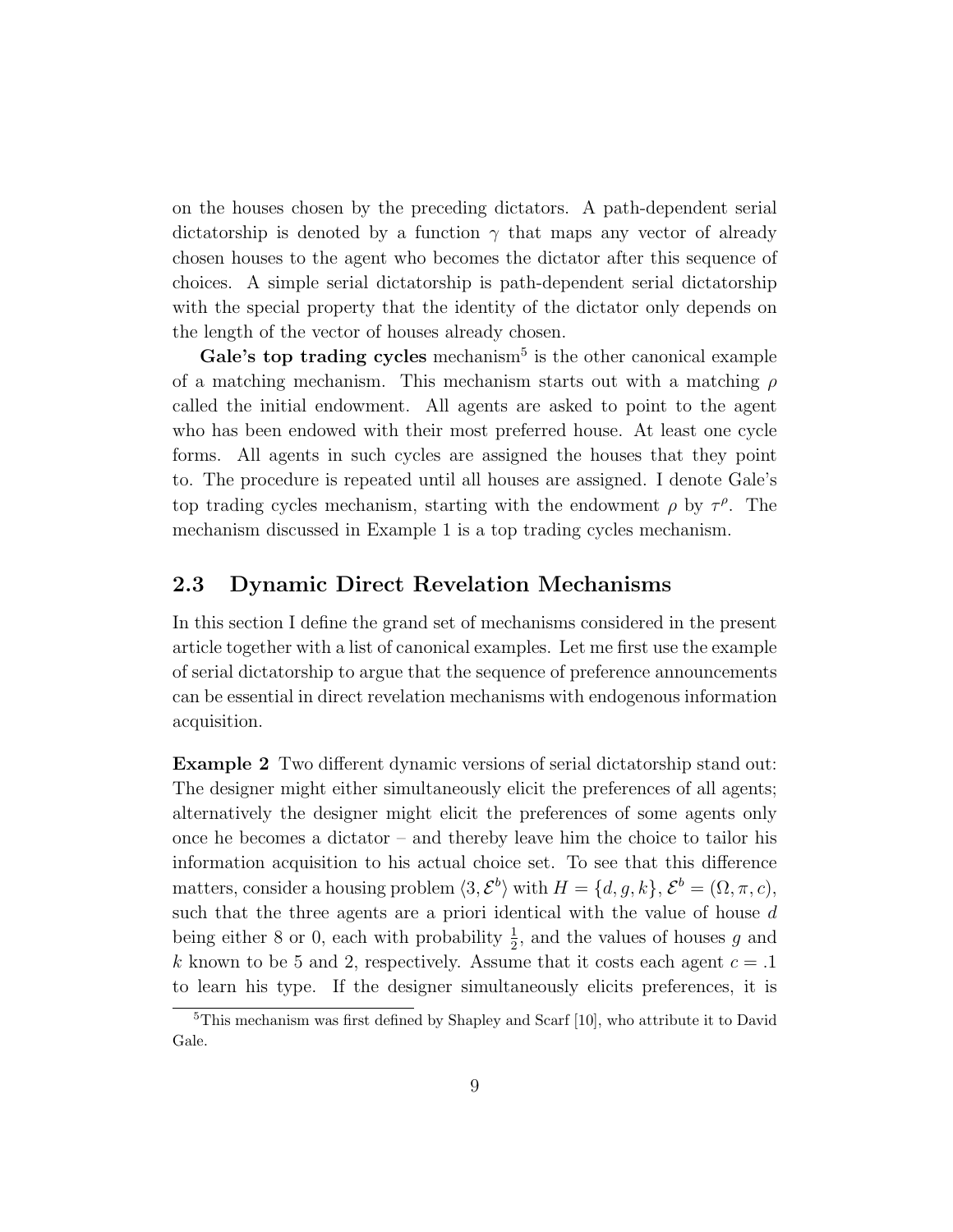worthwhile for the first and second dictators to learn their type. However, if the designer elicits preferences sequentially, then the second dictator will only learn his type if the first did not choose house d. The sequential mechanism ex ante Pareto-dominates the mechanism of simultaneous elicitation, as the second dictator will avoid acquiring information (and thereby save the costs  $c = .1$ ) in the case in which it is of no consequence to his decision.

Since the timing of announcements greatly matters in mechanism design problems with endogenous information acquisition, I consider the set of all dynamic (direct) mechanisms. The designer can fix an order of the agents' announcements. This order is described by a rooted tree  $t$  that describes the agents' communication to the designer, called a c-tree. The initial node of a c-tree is labeled with the first agent to declare a preference. The next agent to declare a preference is allowed to depend on the declaration of the prior agent(s); each branch terminates with the declaration of all agents's types. Formally the space of possible declarations Θ by the first agent (w.l.o.g.) 1 is divided into  $n-1$  subsets  $\Theta_2, \cdots, \Theta_n$ . If agent 1's announcement belongs to the subset  $\Theta_j$ , then agent j is the next one to announce. Inductively the space of the announcements of the preceding  $m$ is partitioned into subspaces  $(\Theta \times \cdots \times \Theta)_2, \cdots, (\Theta \times \cdots \times \Theta)_n$  such that agent j gets to announce his preference after any sequence of announcements  $(\Theta \times \cdots \times \Theta)_i$  and such that no agent gets to announce their ranking twice. The designer can freely choose the sequencing of announcements as well as the information sets on the c-tree t. The dynamic mechanism induced by the c-tree t, and the direct mechanism  $\varphi$ , is denoted as  $\langle \varphi, t \rangle$ .

Together with an environment  $\mathcal E$  and an assumption on learning the dynamic direct revelation mechanism,  $\langle \varphi, t \rangle$ , induces an extensive form game  $\langle \varphi, t \rangle (\mathcal{E})$ . This game starts with a chance node in which nature determines the state of the world  $\omega$ . Agents get to declare their preferences according to the c-tree t. Before each node in which an agent gets to declare his preference, he can choose an information partition on the state space  $\Omega$ . The information sets in the extensive form game reflect the privacy of learning as well as the information sets established through the c-tree t. Utilities are calculated based on the expected utility of the house the agent is assigned minus the information-acquisition cost the agent incurred.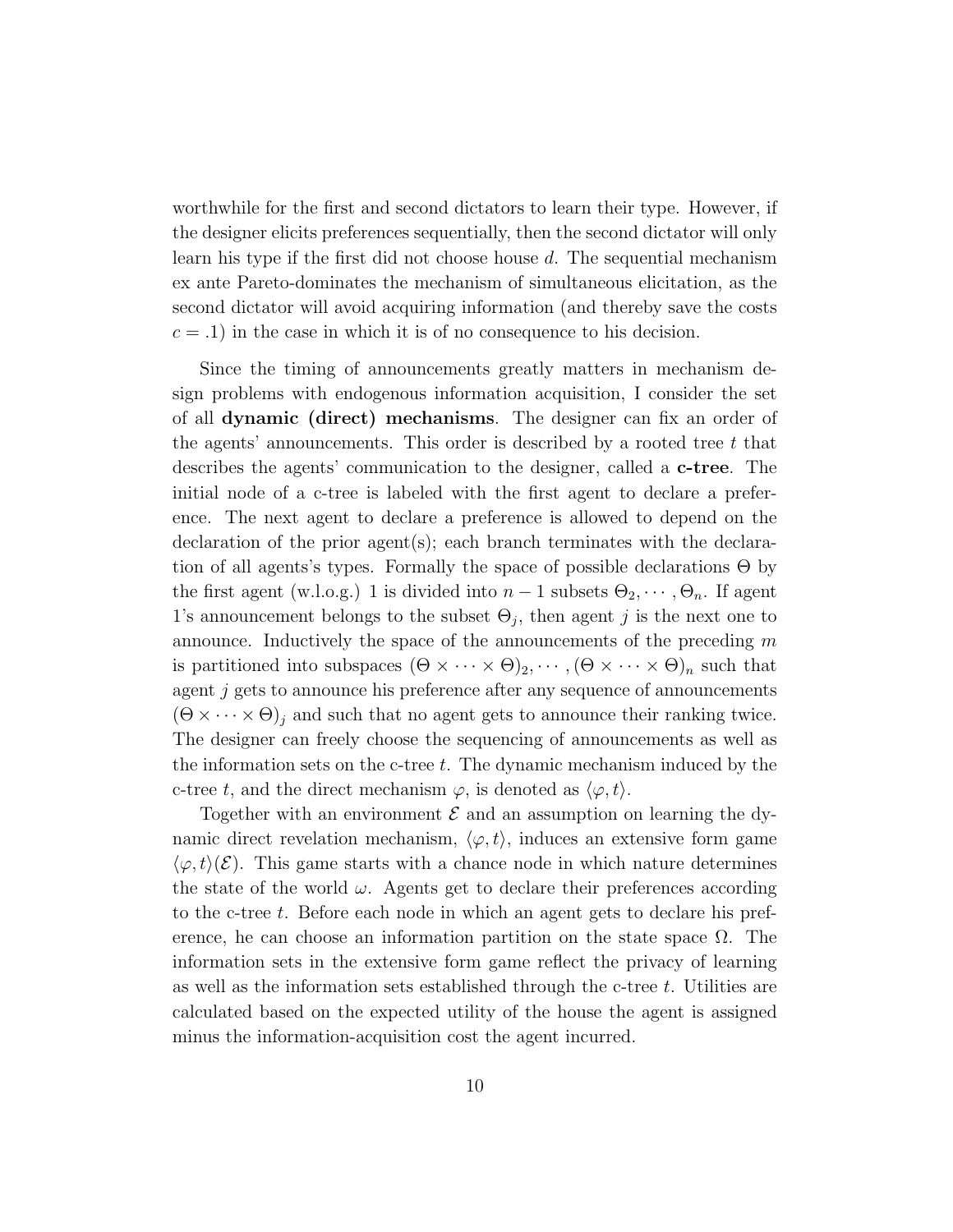Of course, in many contexts, sequential learning might be impractical. This is the case when there are very many agents or when learning takes up much time. I therefore also study the subclass of dynamic mechanisms in which the designer simultaneously elicits all preferences. Formally a mechanism  $\langle \varphi, t^s \rangle$  is defined as a **simultaneous (direct) mechanism** where  $t^s$ is the c-tree according to which no agent knows anything about the other agents' announcements when he announces his own preferences.

Next, define a sequential simple serial dictatorship or 3S dictator**ship** as the dynamic direct revelation mechanism  $\langle \delta, t^{\delta} \rangle$ , where  $t^{\delta}$  is the c-tree, according to which agents announce their preference according to their ordering as dictators in  $\delta$  (the *n*-th dictator knows the preference-announcement of all  $n-1$  preceding dictators when it is his turn to announce his preferences). Analogously a dynamic direct revelation mechanism is a sequential path-dependent serial dictatorship  $(\gamma, t^{\gamma})$  if  $t^{\gamma}$  is such that agents announce their preferences in the same sequence as the sequence in which they do become dictators.

#### 2.4 Equilibria and Outcomes

A (mixed) strategy profile in  $\langle \varphi, t \rangle (\mathcal{E})$  is considered an equilibrium if it is a perfect Bayesian equilibrium and if agents truthfully announce their types in the sense that any agent i with ex post preferences  $\overline{\omega}^i$  announces these preferences to the designer. In the standard case it is straightforward to see that there exists at most one equilibrium. In that case each agent knows his ranking  $\omega^i$ , the question is just whether telling it is an equilibrium. In the present case there might be multiple equilibria, since the agents' ex post rankings depend on the agents' informational choices. I next give an example of an environment  $\mathcal E$  together with a mechanism  $\langle \varphi, t \rangle$  such that  $\langle \varphi, t \rangle(\mathcal E)$  has multiple equilibria.

**Example 3** Let  $n = 2$  and  $H = \{k, g\}$ . Consider an environment  $\mathcal{E} =$  $(\Omega, \pi, c)$  as follows:  $\Omega$  has 4 equiprobable states. Agent 1's valuation of house k might either be 8 or 0; he is sure to value house g at 3. Conversely, agent  $2$ 's valuation of house g might either be 8 or 0; he is sure to value house  $k$  at 3. It costs each agent .1 to find out his preference. Consider Gale's top trading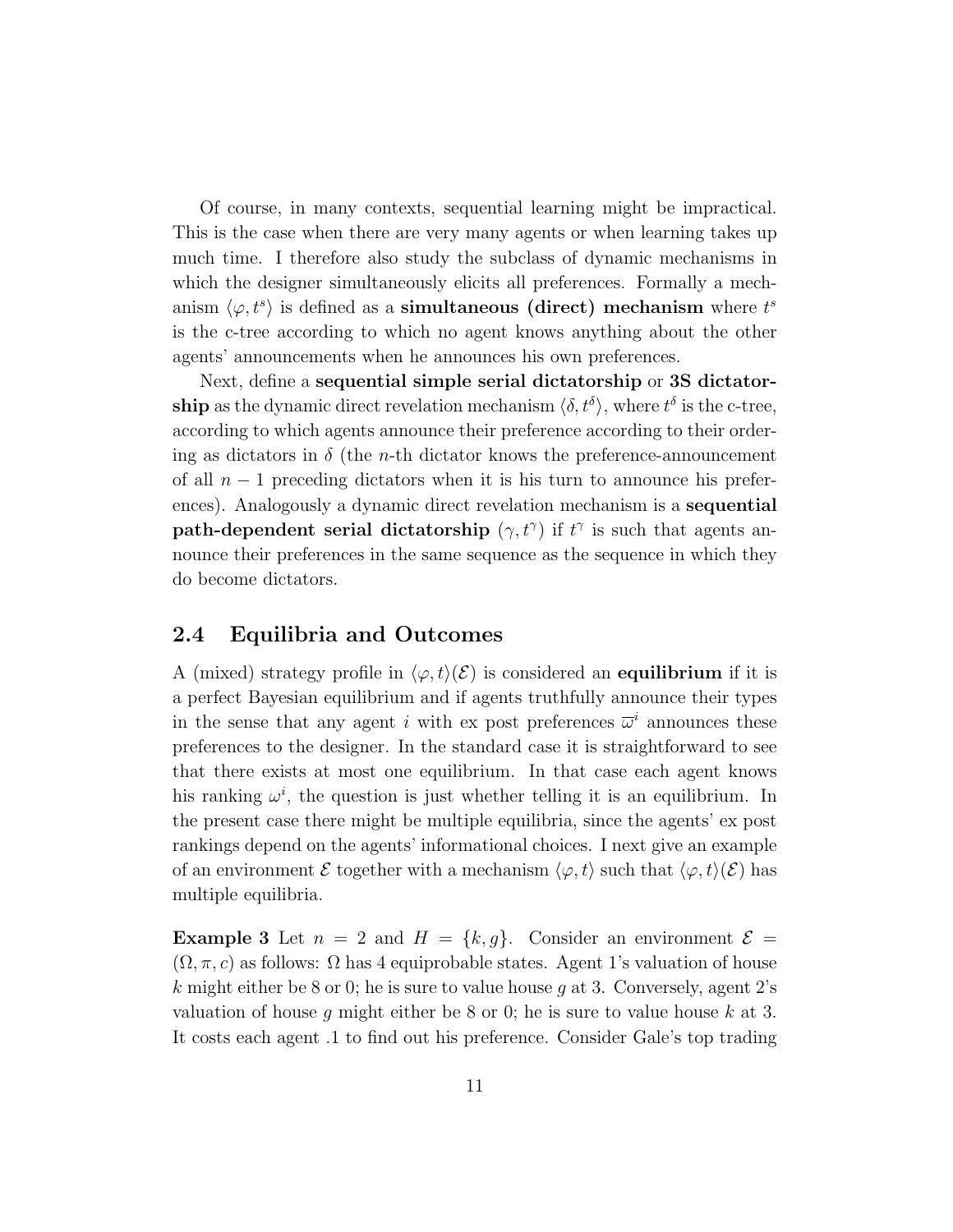cycles mechanism  $\tau^{\rho}$  with the initial endowment  $\rho$ , according to which agent 1 starts out owning house k. The game  $\langle \tau^{\rho}, t^s \rangle (\mathcal{E})$  (in which both agents need to announce their rankings simultaneously) has two equilibria. According to the first, neither agent learns anything and always points to the house he was endowed with. According to the other, both agents learn their true values and point to the house they find to be of higher value. Note that in either one of these equilibria the agents tell the truth.

Any strategy profile in  $\langle \varphi, t \rangle (\mathcal{E})$  is associated with an outcome function  $f: \Omega \to (\mathcal{M}, \mathcal{P})$  which maps any state  $\omega$  to a profile of information partition  $(P^i[\omega])_{i\in I}$  and a matching  $\mu[\omega] \in \mathcal{M}^6$ . A mechanism  $\langle \varphi, t \rangle$  is said to **implement** an outcome function f at the environment  $\mathcal{E}$  if  $\langle \varphi, t \rangle(\mathcal{E})$  has an equilibrium strategy profile that is associated with the outcome function f. The set of all outcome functions implemented by  $\langle \varphi, t \rangle$  at E is denoted by  $o(\langle \varphi, t \rangle (\mathcal{E}))$ . The ex-ante utility U<sup>i</sup> of agent i associated with a given outcome function  $f : \Omega \to (\mathcal{M}, \mathcal{P})$  is defined as

$$
U^i(f) = \sum_{\omega \in \Omega} \pi(\omega) \Big( \overline{\omega}_{\mu[\omega](i)}^i(P^i[\omega](\omega)) - c^i(P^i(\omega)) \Big).
$$

One outcome function  $f$  is said to ex ante Pareto-dominate another outcome function  $f'$  if  $U^{i}(f) \geq U^{i}(f')$  holds for all  $i \in I$  and if  $U^{j}(f) > U^{j}(f')$ holds for some  $j \in I$ . If all outcome functions implemented by  $\langle \varphi, t \rangle (\mathcal{E})$ ex ante Pareto-dominate all outcome functions implemented by a different dynamic direct revelation mechanism  $\langle \varphi', t' \rangle$  at  $\mathcal{E}$ , then I write  $\langle \varphi, t \rangle (\mathcal{E}) \succ^*$  $\langle \varphi', t' \rangle (\mathcal{E})$ . I then say that mechanism  $\langle \varphi, t \rangle$  ex ante Pareto-dominates mechanism  $\langle \varphi', t' \rangle$  at environment  $\mathcal{E}$ .

### 3 The Uniqueness of Serial Dictatorship

It is the goal of this article to characterize all strategy-proof and non-bossy mechanisms  $\varphi$  with c-trees t such that the dynamic direct revelation mecha-

<sup>&</sup>lt;sup>6</sup>This needs to be distinguished from  $P^i(\omega)$  which is the event known by agent i at ω, when he holds the partition  $P^i$ . So at ω agent i knows the event  $P^i[\omega](\omega)$  when he acquires the partition prescribed by the outcome function  $P^i[\omega]$ .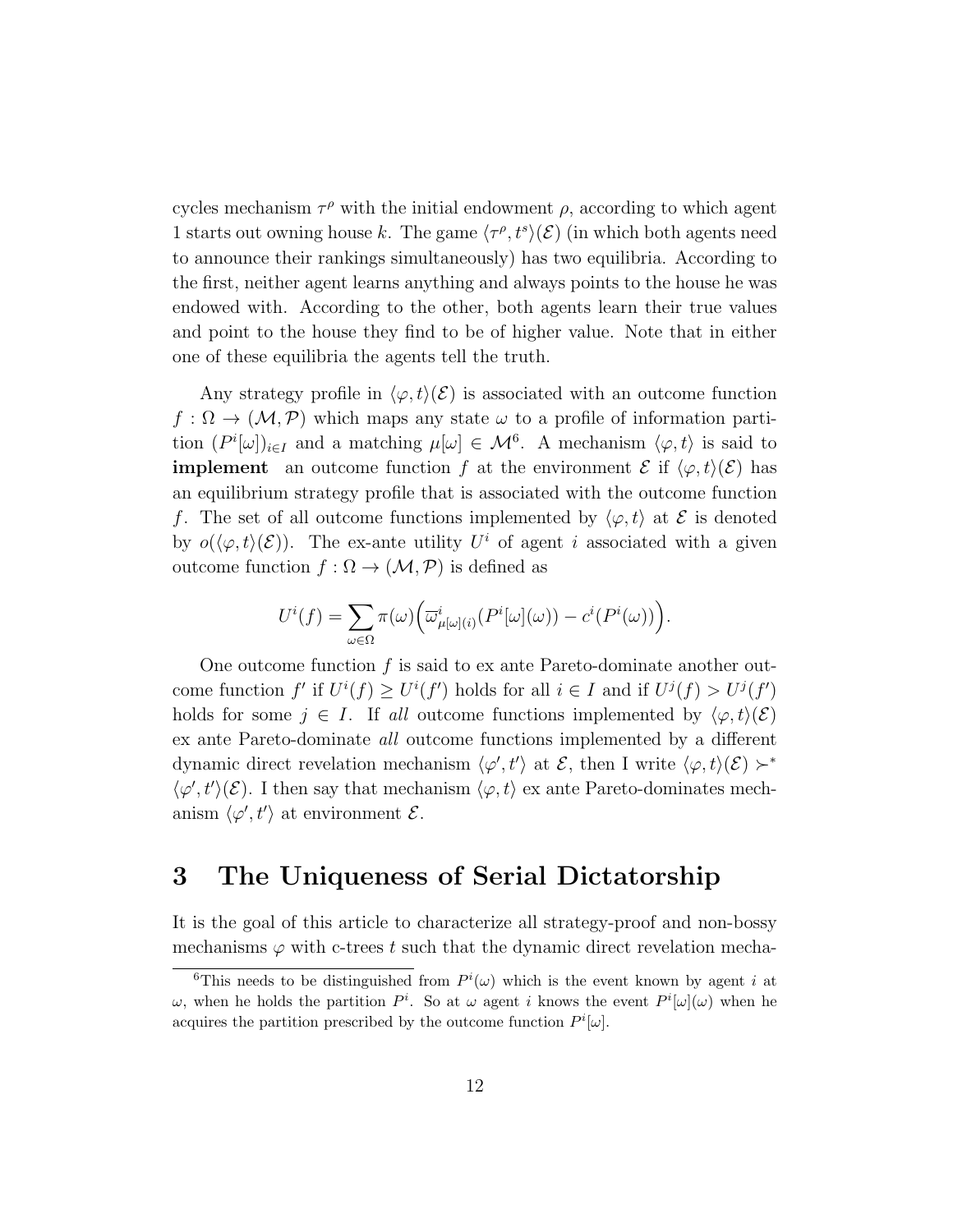nism  $\langle \varphi, t \rangle$  is ex ante Pareto-optimal for any housing problem with endogenous information acquisition. The next two theorems show that simple serial dictatorship is the only such mechanism - whether one allows for all dynamic direct revelation mechanisms or only for the simultaneous ones.

**Theorem 1** 1) Fix any environment  $\mathcal{E}$ . No outcome function implemented by some dynamic direct revelation mechanism,  $f \in o(\langle \varphi, t \rangle(\mathcal{E}))$ , ex ante Pareto-dominates the outcome function implemented by 3S dictatorship  $o(\langle \delta, t^{\delta} \rangle(\mathcal{E}))$ .

2) For any strategy-proof and non-bossy dynamic direct revelation mechanism that is not a 3S dictatorship, there exists an environment and a pathdependent serial dictatorship such that any outcome function implemented by the given dynamic direct revelation mechanism is Pareto-dominated by the outcome function implemented by the sequential path-dependent serial dictatorship. Formally, for all  $\langle \varphi, t \rangle$  with  $\varphi$  strategy-proof and non-bossy there exists a path-dependent serial dictatorship  $\gamma$  and an environment  $\mathcal{E}$ , such that  $\langle \gamma, t^{\gamma} \rangle (\mathcal{E}) \succ^* \langle \varphi, t \rangle (\mathcal{E}).$ 

An important asymmetry should be noted between the first and the second part of the theorem: the first part says that simple serial dictatorship goes undominated. However, not all mechanisms can be dominated by serial dictatorships: the second part of the theorem refers to path-dependent serial dictatorships. If one restricts attention to simultaneous direct revelation mechanisms  $(\varphi, t^s)$ , a nearly identical result holds:

**Theorem 2** 1) Fix any environment  $\mathcal{E}$ . No outcome function implemented by some simultaneous direct revelation mechanism,  $f \in (\langle \varphi, t^s \rangle(\mathcal{E}))$ , ex ante Pareto-dominates all outcome functions implemented by simultaneous simple serial dictatorship  $o(\langle \delta, t^s \rangle (\mathcal{E}))$ .

2) For any strategy-proof and non-bossy simultaneous direct revelation mechanism that is not a simultaneous simple serial dictatorship, there exists an environment and a path-dependent serial dictatorship such that the outcome function implemented by the simultaneous path-dependent serial dictatorship Pareto-dominates any outcome function implemented by the given simultaneous direct revelation mechanism. Formally, for all  $\langle \varphi, t^s \rangle$  with  $\varphi$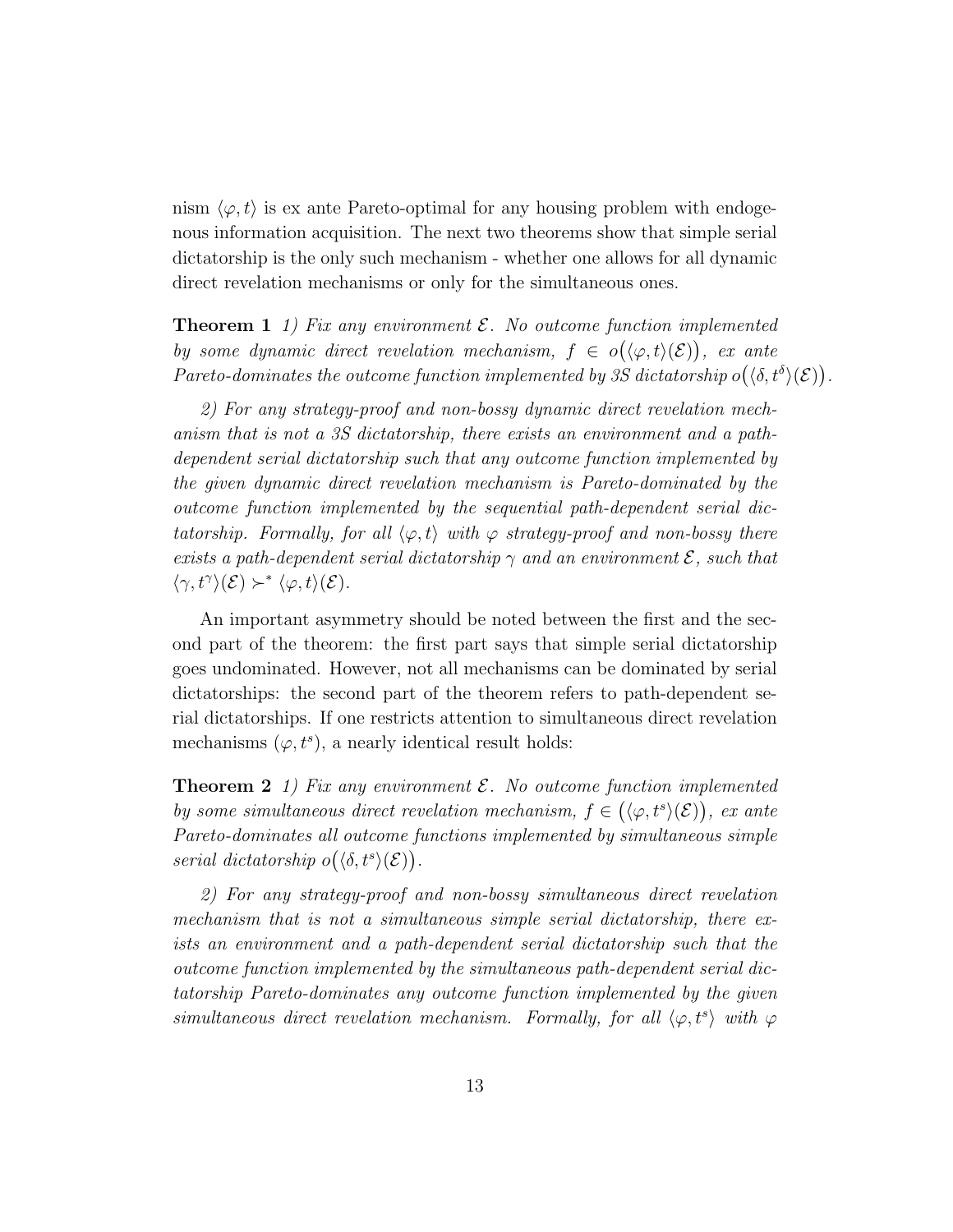strategy-proof and non-bossy there exists a path-dependent serial dictatorship  $\gamma$  and an environment  $\mathcal{E}$ , such that  $\langle \gamma, t^s \rangle(\mathcal{E}) \succ^* \langle \varphi, t^s \rangle(\mathcal{E})$ .

Note that the two theorems are nearly identical up to a switch of "dynamic" and "simultaneous" in all the relevant places (including a replacement of the c-trees t and  $t^{\delta}$  for the dynamic mechanisms with the simultaneous c-tree  $t^s$ ). However, there is another – minor – difference which concerns the first part of each theorem. In Theorem 1 it is claimed that no dynamic direct revelation mechanism Pareto-dominates any outcome of 3S dictatorship. Differently, Theorem 2 makes the corresponding statement with respect to all outcomes of simultaneous simple serial dictatorship. The reason for this difference is that 3S dictatorship always has a unique outcome, whereas simultaneous simple serial dictatorship might have multiple equilibria. Before going into any further detail, let me discuss two examples, that on the one hand, illustrate the two theorems and, on the other hand, constitute the backbone of their proof.

#### 4 Two Examples

This section provides two examples of very small housing problems together with dynamic direct revelation mechanisms  $\langle \varphi, t \rangle$  that are not 3S dictatorships. In either case I present an environment  $\mathcal{E}$ , such that the mechanism  $\langle \varphi, t \rangle$  is ex ante Pareto-dominated by some sequential path-dependent serial dictatorship  $\gamma$  at  $\mathcal{E}$ : formally  $\langle \gamma, t^{\gamma} \rangle(\mathcal{E}) \rangle^* \langle \varphi, t \rangle(\mathcal{E})$ . These examples show that Theorems 1 and 2 hold for the special mechanisms provided in the two examples. The proof of Theorems 1 and 2 relies on generalizing the insights gained in these two examples and Example 2 to the large set of dynamic direct choice mechanisms.

Example 4 Here I revisit Example 1 to argue that part 2 of Theorems 1 and 2 holds for  $n = 2$ . To see this, observe that with only two agents there is only one strategy-proof and Pareto-optimal mechanism that is not a serial dictatorship: fixing an initial endowment and letting agents trade freely, as defined in Example 1. Observe that at least one agent in this mechanism needs to declare his preferences to the designer before knowing the preference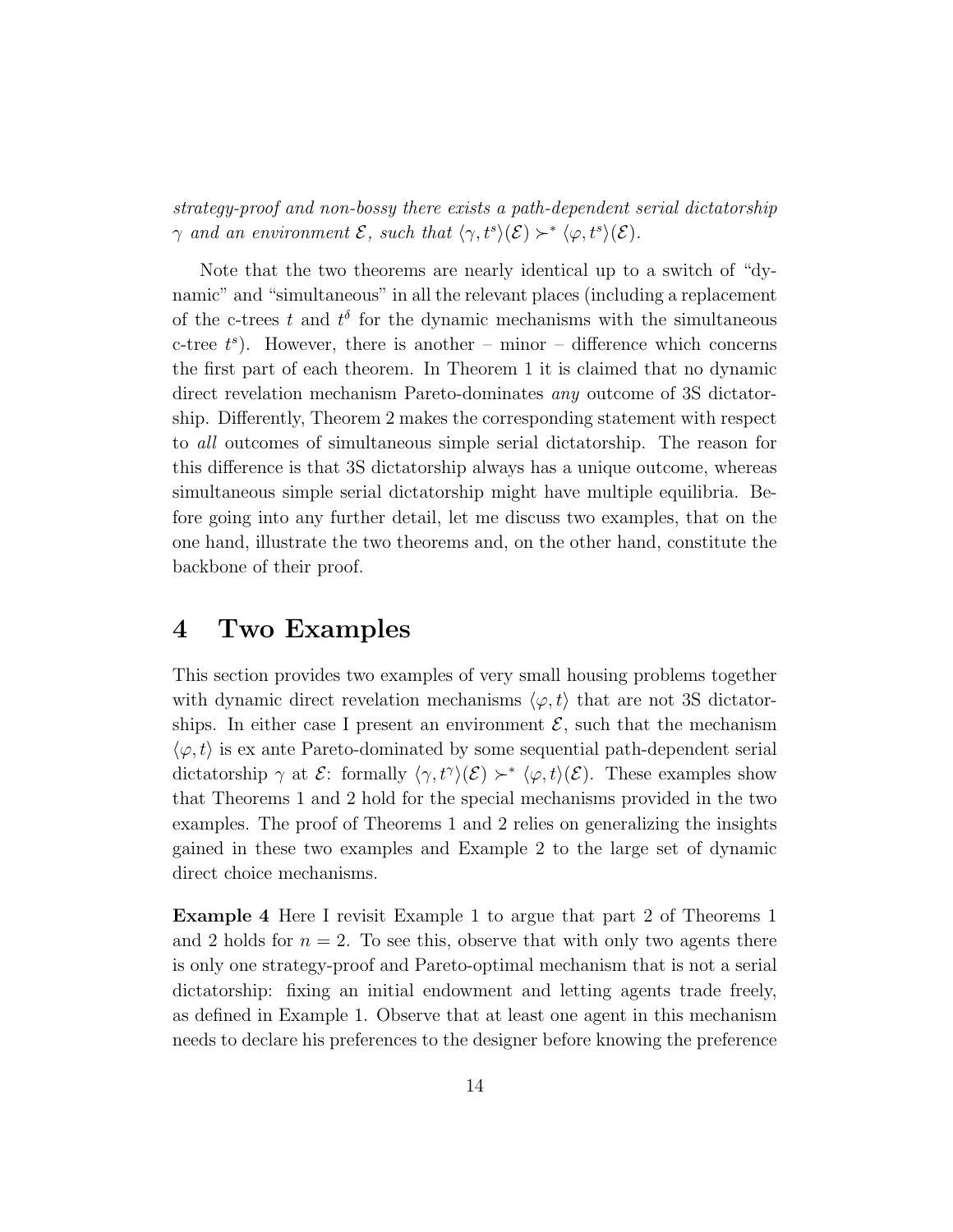of the other. Assume that this is agent 1. To see that there is an environment, such that serial dictatorship ex ante Pareto-dominates the given mechanism, consider the environment defined in Example 1.

With the formalism developed so far, this environment  $\mathcal{E}^a$  can be described succinctly as follows: Take  $n = 2$  and  $H = \{k, g\}$ , let  $\pi(\omega_k^i = 8) =$  $\pi(\omega_k^i = 0) = \frac{1}{2}$  and  $\pi(\omega_g^i = 2) = 1$  for  $i = 1, 2, c^1(\overline{P}^1) = .8$  and  $c^2(\overline{P}^2) = 0.7$ As argued in the introduction, agent 1's costs of learning outweigh his benefit of learning if he starts out as the owner of house  $k$  in the trading mechanism: in equilibrium there is no exchange in this mechanism, yielding the ex ante utility profile  $(4, 2)$ . Conversely, if agent 1 is the first dictator, learning is worthwhile for him; in this case, agent 2 has a chance to obtain the ex-ante more valuable house  $g$ , the ex-ante utility profile of this serial dictatorship is  $(4.2, 3)$ . Observe that I made only one reference to the sequence of announcements: In the trading mechanism, (at least) one agent needs to announce his preferences before knowing the preferences of the other. As this holds for simultaneous and sequential versions of the mechanism and as the outcome of serial dictatorship depends on only one announcement when there are just two agents, the above shows part 2 of Theorems 1 and 2 for  $n = 2$ .

Observe that with just 2 agents path-dependent and simple serial dictatorship coincide. In the next example I show that with 3 agents pathdependent serial dictatorships can be ex-ante dominated by other pathdependent serial dictatorships at some environments.

**Example 5** Take  $n = 3$  and  $H = \{g, k, d\}$ . Consider the sequential pathdependent serial dictatorship  $\langle \gamma, t^{\gamma} \rangle$  with agent 1 as the first dictator. If he chooses g, then agent 2 gets to choose from  $\{k, d\}$ ; otherwise, agent 3 becomes the next dictator. Define the environment  $\mathcal{E}^c$ , such that agent 1's utility vector for the three houses  $\omega^1$  is either  $(2,1,0)$  or  $(0,2,1)$  - each with probability  $\frac{1}{2}$ . Agent 1 faces a cost of .1 to learn his type. The utility vectors of agent 2 and 3 are known to be  $\omega^2 = (10, 2, 0)$  and  $\omega^3 = (2, 10, 0)$ , respectively. So  $\langle \gamma, t^{\gamma} \rangle$  has a unique equilibrium, the unique vector of ex ante

<sup>&</sup>lt;sup>7</sup>Nothing of substance would change if one was to assume that it costs the other  $0 <$  $c<sup>2</sup>$  < .5 to learn his value of house k. This case is tedious since one has to solve for a mixed strategy equilibrium.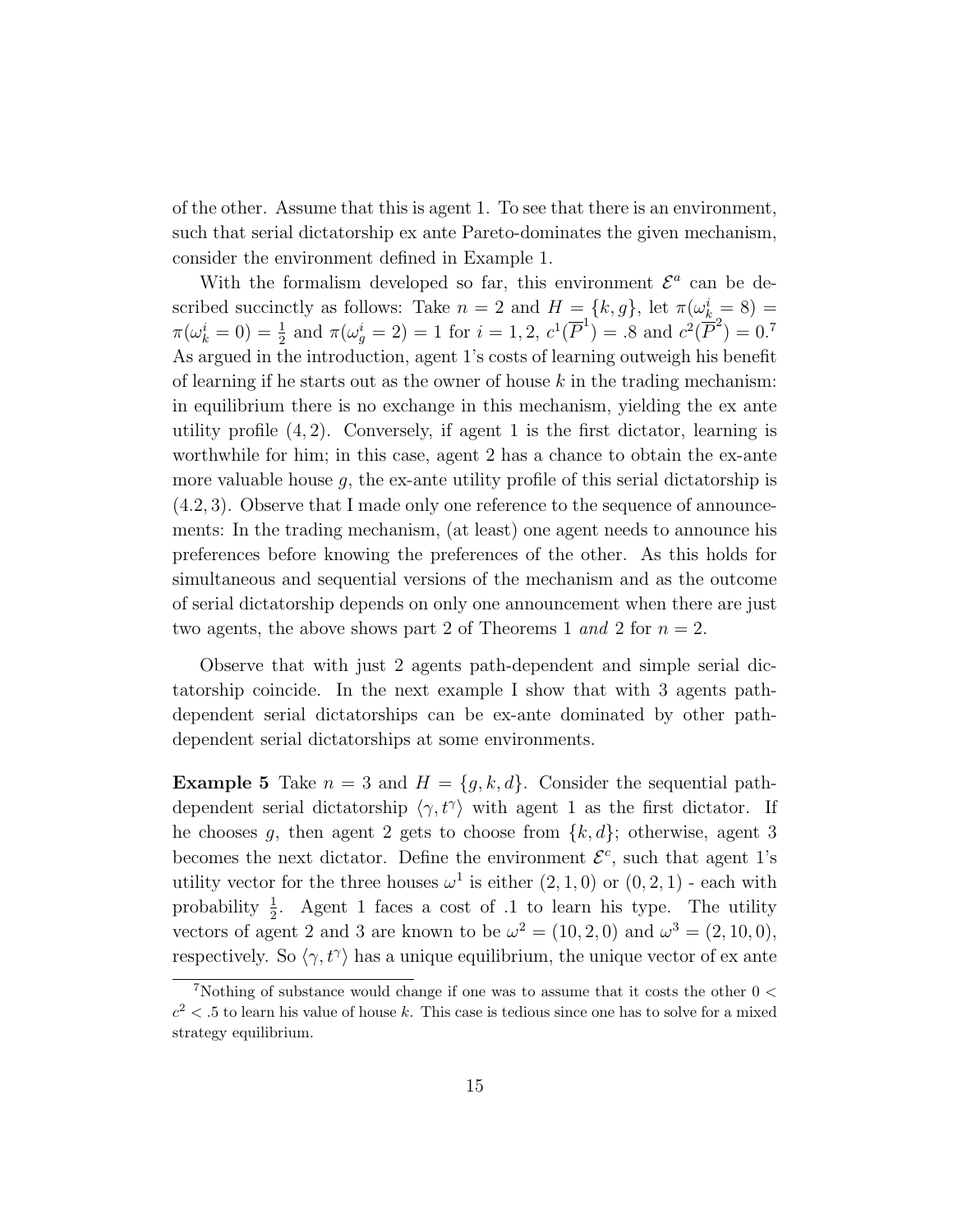utilities  $(1.9, 1, 1)$ . Now consider the alternative sequential path-dependent serial dictatorship  $(\gamma', t^{\gamma'})$  which also starts with agent 1 as the first dictator, but then continues with 3 as the next dictator if agent 1 chose  $g$ , and agent 2 otherwise. The vector of ex ante utilities implemented by  $(\gamma', t^{\gamma'}) (\mathcal{E}^c)$  is  $(1.9, 5, 5).$ 

Note that timing of announcements does not matter for the given environment; formally  $o(\langle \gamma, t \rangle (\mathcal{E}^c))$  does not depend on t. The reason is that there is only agent who has any information to acquire. Also note that any path-dependent serial dictatorship that is not a simple serial dictatorship is – up to renaming – equivalent to the mechanism  $\gamma$  defined in the above example. In sum, the example shows that part 2 of Theorems 1 and 2 is true when one only considers the case of path-dependent serial dictatorships and  $n=3$ .

## 5 The Trading Cycles Mechanism

The proof of Theorem 1 starts by restricting the set of direct revelation mechanisms  $\varphi$  to be considered. For  $\langle \varphi, t \rangle$  to be strategy-proof, non-bossy, and ex ante Pareto-optimal, the direct revelation mechanism  $\varphi$  must itself be non-bossy, strategy-proof and Pareto-optimal in the subset of standard housing problems. The set of such mechanisms  $\varphi$  has been characterized by Pycia and Unver [8] as the set of trading cycles mechanisms. In trading cycles mechanisms, just like in Gale's top trading cycles mechanism, there is an initial allocation of all houses to the agents, and assignments are then determined through trade in cycles. Trading cycles mechanisms generalize Gale's top trading cycles mechanism in two major ways: First of all, agents can own more than one house before they leave with their assignment. Once an owner of multiple houses leaves the mechanism his as of yet unmatched houses are passed on to the remaining agents via a fixed inheritance rule.<sup>8</sup> Secondly, there are two types of control rights in trading cycles mechanisms, in addition to ownership, as in Gale's top trading cycles mechanism there is

<sup>8</sup>This first difference between Gale's top trading cycles and the trading cycles mechanism already appears in Papai [7].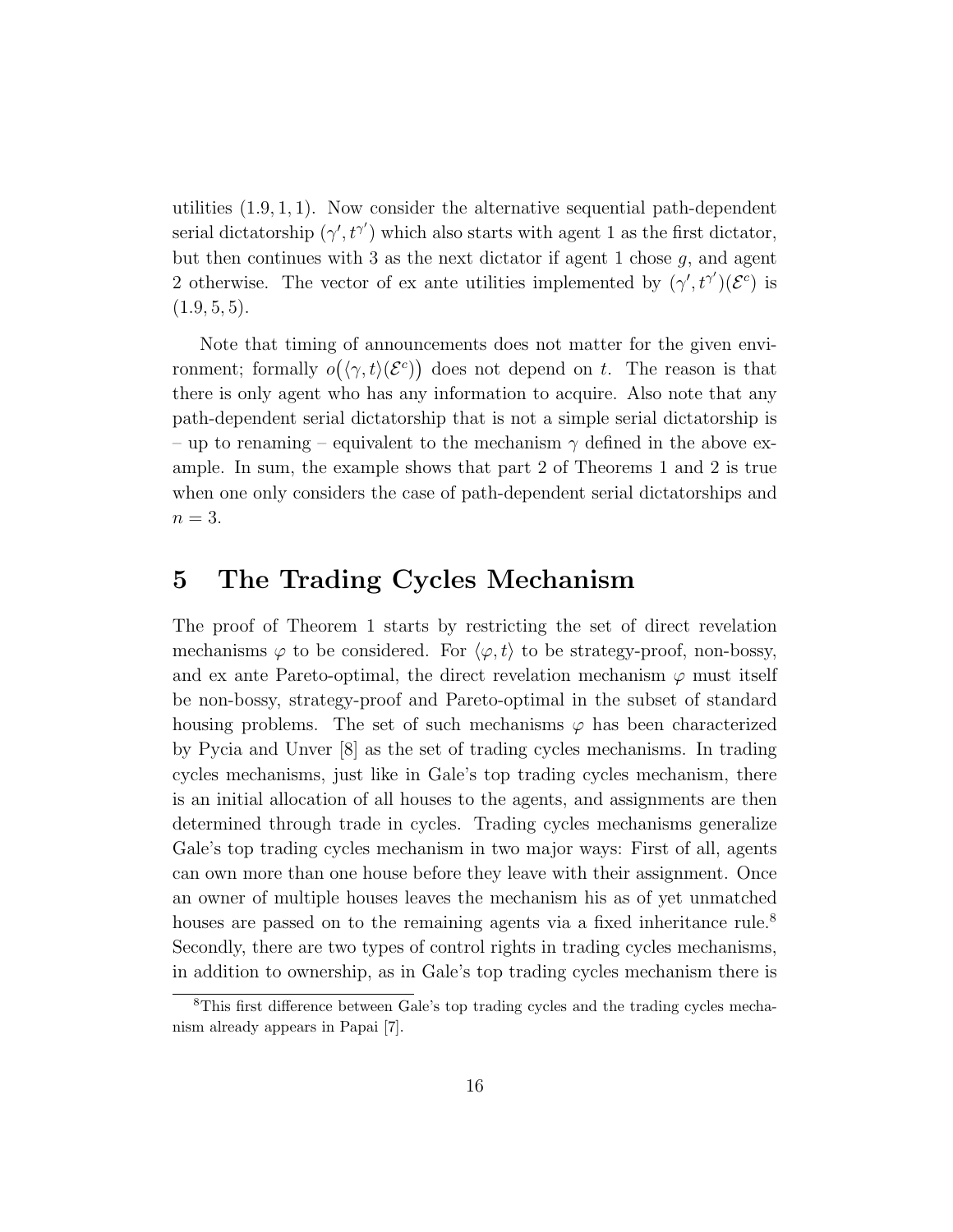a new form of control called brokerage. A broker can exchange the house he controls for a different house; however, he may not himself appropriate the house.

Formally, any trading cycles mechanism following Pycia and Unver [8] is fully defined through a **control rights structure**  $(c, b)$ . Such a structure assigns control rights for any submatching  $\sigma: (c, b) = \{(c_{\sigma}, b_{\sigma}) : \overline{H}_{\sigma} \to$  $\overline{I}_{\sigma} \times (ow, br) \}_{\sigma \in \overline{\mathcal{M}}}$  with  $c_{\sigma}(h)$  the agent controlling house h and  $b_{\sigma}(i)$  the type of control at submatching  $\sigma$  (br for brokerage, and ow for ownership). A control rights structure  $(c, b)$  is considered **consistent** if it satisfies the following requirements R1-R6, which I take word by word from Pycia and Unver [8]:

Within round requirements. Consider any  $\sigma \in \overline{\mathcal{M}}$ :

(R1) There is at most one brokered house at  $\sigma$ .

 $(R2)$  If i is the only unmatched agent at  $\sigma$ , then i owns all unmatched houses at  $\sigma$ .

(R3) If agent i brokers a house at  $\sigma$ , then i does not own any houses at  $\sigma$ .

Across-round requirements. Consider any submatchings  $\sigma$ ,  $\sigma'$ , such that  $|\sigma'| = |\sigma| + 1$  and  $\sigma \subset \sigma' \in \overline{\mathcal{M}}$ , and any agent  $i \in \overline{I}_{\sigma'}$  and any house  $h \in \overline{H}_{\sigma'}$ :

(R4) If i owns h at  $\sigma$  then i owns h at  $\sigma'$ .

(R5) Assume that at least two agents from  $\overline{I}_{\sigma}$  own houses at  $\sigma'$ . If i brokers house h at  $\sigma$  then i brokers h at  $\sigma'$ .

(R6) Assume that at  $\sigma$  agent i controls h and agent  $i' \in \overline{I}_{\sigma}$  controls  $h' \in \overline{H}_{\sigma}$ . Then, i' owns h at  $\sigma \cup \{(i, h')\}$ , and if, in addition, i brokers h at  $\sigma$  but not at  $\sigma'$  and  $i' \in \overline{I}_{\sigma'}$ , then i' owns h at  $\sigma'$ .

The following algorithm, consisting of a finite sequence of rounds  $r =$ 1, 2, ... establishes the outcome of the trading cycles mechanism  $\psi^{c,b}$ . The submatching of agents and houses matched before round  $r$  is denoted by  $\sigma^{r-1}$ , with  $\sigma^0 = \emptyset$ . In round r each house  $h \in \overline{H}_{\sigma^{r-1}}$  points to the agent who controls it at  $\sigma^{r-1}$ . If there exists a broker at  $\sigma^{r-1}$ , then he points to his most preferred house among the ones owned at  $\sigma^{r-1}$ . All other agents point to their most preferred house in  $\overline{H}_{\sigma^{r-1}}$ . There exists at least one cycle of agents and houses pointing to each other. Each agent in each such trading cycle is matched with the house he is pointing to. The union of  $\sigma^{r-1}$  and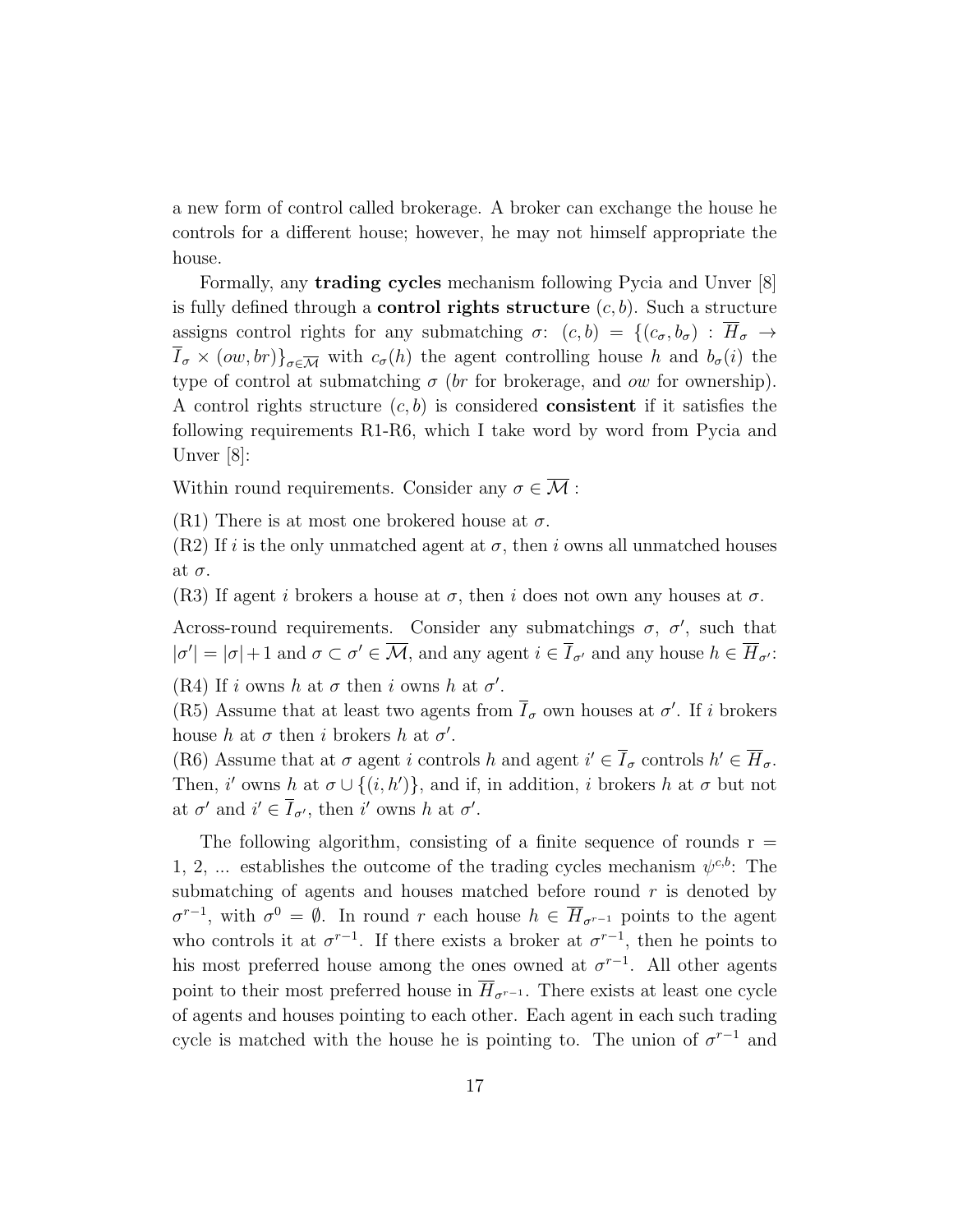the newly matched agent-house pairs defines  $\sigma^r$ . If  $\sigma^r$  is a matching, the mechanism terminates. Pycia and Unver [8] show that a direct revelation mechanism  $\varphi$  is strategy-proof, non-bossy and Pareto-optimal if and only if there exists a consistent control rights structure  $(c, b)$  such that  $\varphi = \psi^{c,b}$ . A discussion of the trading cycles mechanism goes beyond of the scope of the present paper and can be found in their paper. Here I just wish to note that path-dependent serial dictatorships (for each  $\sigma$  there exists an  $i_{\sigma}$  such that  $c_{\sigma}(h) = i_{\sigma}$ ), simple serial dictatorships  $(i_{\sigma} = i_{\sigma'}$  if  $|\sigma| = |\sigma'|$  has to hold in addition to the preceding requirement), and Gale's top trading cycles (there exists a matching  $\mu$  such that  $c_{\emptyset}(h) = \mu^{-1}(h), b_{\sigma}(h) = \text{ow}$  for all  $h \in H$ ) are special cases of trading cycles mechanisms.

# 6 Proof of Theorems 1 and 2

Observe first of all that the claim has been shown for  $n = 2$  by Example 4. So, assume throughout that I, H with  $n \geq 3$  are fixed. The proof of part 1) of Theorem 1 uses the following result on the unique equilibrium outcome of any sequential path-dependent serial dictatorship, which is essentially derived from the no-indifference assumptions on the environments  $\mathcal E$  under study.

**Lemma 1** Any sequential path-dependent serial dictatorship  $\langle \gamma, t^{\gamma} \rangle$  implements a unique outcome function at any environment  $\mathcal{E}$ ;  $o(\langle \gamma, t^{\gamma} \rangle(\mathcal{E}))$  is a singleton.<sup>9</sup>

To see that 3S dictatorship can never be ex ante Pareto-dominated fix some 3S dictatorship  $\langle \delta, t^{\delta} \rangle$  together with an environment  $\mathcal{E}$ . Suppose that some other mechanism  $\langle \varphi, t \rangle$  has an ex ante Pareto dominating outcome at  $\mathcal{E}$ . It cannot be that the first dictator  $\lbrack \delta \rbrack^{-1}(1)$  is any better off under  $\langle \varphi, t \rangle(\mathcal{E})$ . The first dictator has a unique optimal and truthful strategy and cannot be made any better off by a different mechanism. Now observe that the uniqueness of best strategies implies again that second dictator  $\lbrack \delta \rbrack^{-1}(2)$  cannot be made any better off conditional on the distribution of choice sets associated with the first dictator's unique equilibrium strategy. This argument can be

<sup>&</sup>lt;sup>9</sup>The proof of all Lemmas appears in the Appendix.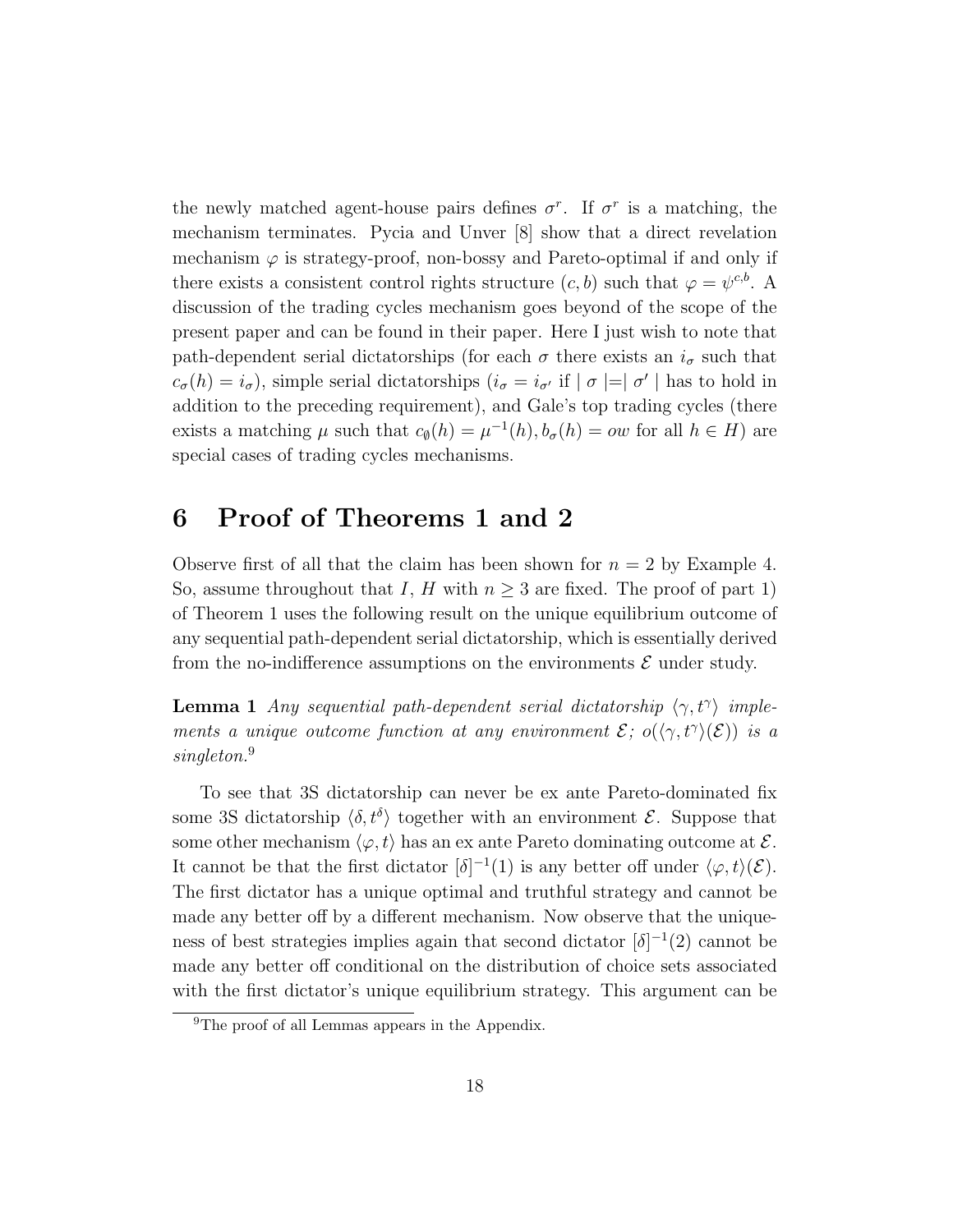applied inductively to all following dictators. This proves part 1) of Theorem 1.

To prove part 2) of Theorem 1, I subdivide the set of dynamic direct mechanisms  $\langle \varphi, t \rangle$  that are not 3S dictatorships into three categories: I)  $\varphi$  is not a path-dependent serial dictatorship, II)  $\varphi$  is a path-dependent serial dictatorship without being a simple serial dictatorship, III)  $\varphi$  is a simple serial dictatorship  $\delta$ , but t is not equal to  $t^{\delta}$ . Based on the work of Pycia and Unver [8], I show that any strategy-proof, non-bossy and Paretooptimal  $\varphi$  that is not a path-dependent serial dictatorship is a trading cycles mechanism with at least two owners in some round (Lemma 2). With this observation in mind, one can see that for each of the three subclasses I already provided a generic example of a mechanism that belongs to this class together with an environment  $\mathcal{E}$ , such that the exemplary mechanism is exante Pareto-dominated by some path-dependent serial dictatorship at  $\mathcal{E}$ . In Examples 1 and 4 I discussed the example of a trading cycles mechanism with two owners, and defined an environment  $\mathcal{E}^a$  at which this mechanism is ex ante Pareto-dominated by an (appropriately defined) 3S dictatorship. Example 5 covers the case of a path-dependent serial dictatorship that is not a simple serial dictatorship in a housing problem with just 3 agents. In Example 2 I discussed a dynamic simple serial dictatorship  $(\delta, t)$  that is not sequential and showed that this mechanism is ex ante Pareto-dominated by a 3S- dictatorship at the environment  $\mathcal{E}^b$ . In Lemmas 3, 4, and 5 I use the arguments made with respect to these three small scale examples in the context of housing problems with a large number of agents and houses. The technique of proof in all three cases is to embed the environment constructed in the examples into an environment for a housing problem of any size.

**Lemma 2** Consider a trading cycles mechanism  $\psi^{c,b}$ , if  $\psi^{c,b} \neq \gamma$  for  $\gamma$  any path-dependent serial dictatorship. Then there exists a submatching  $\sigma$  and two houses d, g, such that  $(c_{\sigma}, b_{\sigma})(d) = (i,ow)$  and  $(c_{\sigma}, b_{\sigma})(g) = (j,ow)$  with  $i \neq j$ .

Together with the characterization by Pycia and Unver, this implies that any strategy-proof, non-bossy and Pareto-optimal direct revelation mecha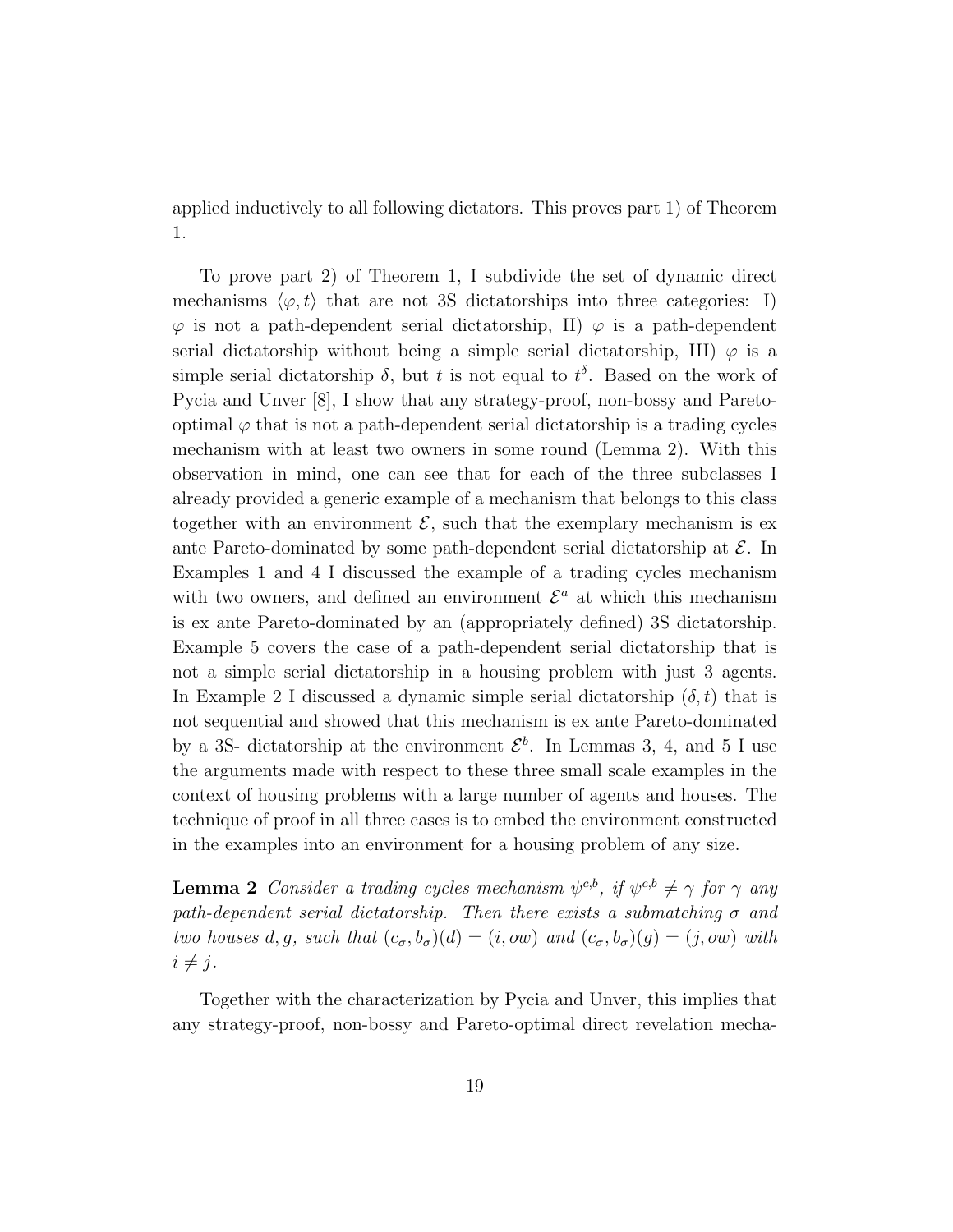nism  $\varphi$  is either a path-dependent serial dictatorship or is a trading cycles mechanism with at least two owners at some round.

**Lemma 3** Fix any control rights structure  $(c, b)$  and assume that  $\psi^{c,b}$  is has a round with at least two owners. Fix any c-tree t. There exists an environment  $\mathcal E$  and serial dictatorship  $\delta$  such that any outcome of  $\langle \varphi, t \rangle (\mathcal E)$ is ex ante Pareto-dominated by the outcome of  $\langle \delta, t^{\delta} \rangle (\mathcal{E})$ .

**Lemma 4** Fix a path-dependent serial dictatorship  $\gamma$ , that is not a simple serial dictatorship, together with a c-tree t. There exists an environment  $\mathcal E$ and another path-dependent serial dictatorship  $\gamma'$  such that the unique outcome of  $(\gamma', t^{\gamma'})(\mathcal{E})$  Pareto-dominates the all outcomes of  $\langle \gamma, t \rangle(\mathcal{E})$ .

**Lemma 5** Fix a serial dictatorship  $\delta$  together with a c-tree  $t \neq t^{\delta}$ . There exists an environment  $\mathcal E$  such that the outcome of the sequential serial dictatorship  $(\delta, t)(\mathcal{E})$  is ex ante Pareto-dominated by the outcome of the 3S dictatorship  $\langle \delta, t^{\delta} \rangle (\mathcal{E})$ .

Observe that Lemma 3 was proven by Example 1 for the case of  $n = 2$ , and that Lemmas 4 and 5 were proven by Examples 5 and 2, respectively, for the case of  $n = 3$ . The proof of these Lemmas for  $n > 3$  consists in embedding the environments defined in these examples into environments with n houses and agents. Also observe that in sum Lemmas 2 through  $5$ constitute the proof of part 2 of Theorem 1. These Lemmas show that for any conceivable deviation from 3S dictatorship there exists an environment such that some path-dependent serial dictatorship dominates that mechanism at this environment.

The proof of Theorem 2 follows from the observation that the sequentiality of announcements neither matters for the arguments brought forward with respect to Examples 5 and 4, nor for their embedding in larger environments. The environments  $\mathcal E$  chosen to prove Lemmas 3 and 4 are defined such that in all relevant cases the outcome of the relevant direct mechanism  $\varphi$  together a simultaneous c-tree  $t^s$  coincides with the outcome of  $\langle \varphi, t \rangle$  for any other c-tree. The proof of Theorem 2 can be found in the Appendix.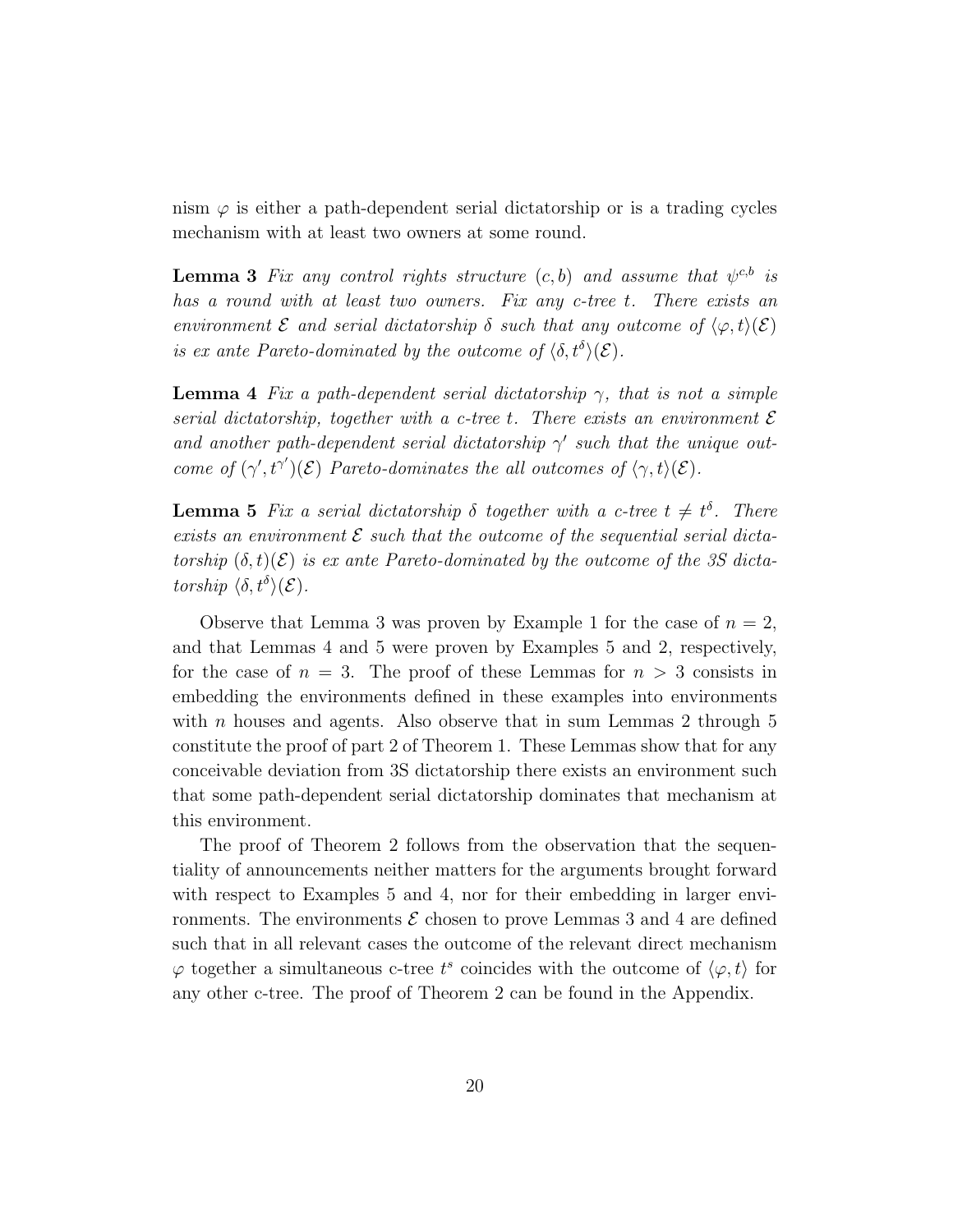# 7 Conclusion

If one allows for endogenous information acquisition in housing problems, simple serial dictatorships stand out from the large set of strategy-proof, nonbossy and Pareto-optimal mechanisms. Whether one looks at mechanisms that dynamically elicit preferences or only at the subset of mechanisms in which preferences are elicited simultaneously: simple serial dictatorships are the only ex-ante Pareto-optimal mechanisms.

Within the set of strategy-proof and non-bossy mechanisms, serial dictatorships are unique in the sense that they always provide optimal learning incentives. When agents need to decide on learning in a serial dictatorship they know all relevant information about their choice sets to tailor their information acquisition optimally. Example 1 shows that this is not the case for Gale's top trading cycles mechanism with just two agents: Here it might be that an agent needs to decide what to learn when he only knows the distribution over his possible choice sets. That example was constructed such that agent 1 avoids learning. In addition, agent 2 would rather award agent 1 dictator rights, to get agent 1 to learn, than to stay with the equilibrium allocation of the case that agent 1 does not learn. The main argument of the proof was that any strategy-proof, non-bossy and Pareto-optimal direct choice mechanism that is not a serial dictatorship in a sense embeds Gale's top trading cycles mechanism with just two agents.

Abdulkadiroglu and Sonmez [1] show that serial dictatorship with the order of dictators randomly drawn from a uniform distribution (random priority mechanism) is equivalent to Gale's top trading cycles mechanism with the endowment drawn from a uniform distribution. To see that this equivalence result does not hold for the case of endogenous information acquisition, reconsider the environment  $\mathcal{E}^a$  defined and discussed in Examples 1 and 4. The distribution over ex ante utility profiles for the two serial dictatorships in which agents get to learn once they know whether they are the first or second dictator is  $\frac{1}{2}(3,5) + \frac{1}{2}(4.2,3)$ , so the profile of ex-ante utilities is  $(3.6,4)$ . Conversely, for the case of Gale's top trading cycles mechanism with random endowments and simultaneous announcements, we have  $\frac{1}{2}(3,5) + \frac{1}{2}(4,2)$  as the distribution, so the profile of  $ex$  ante utilities is  $(3.5, 3, 5)$ . So, in this ex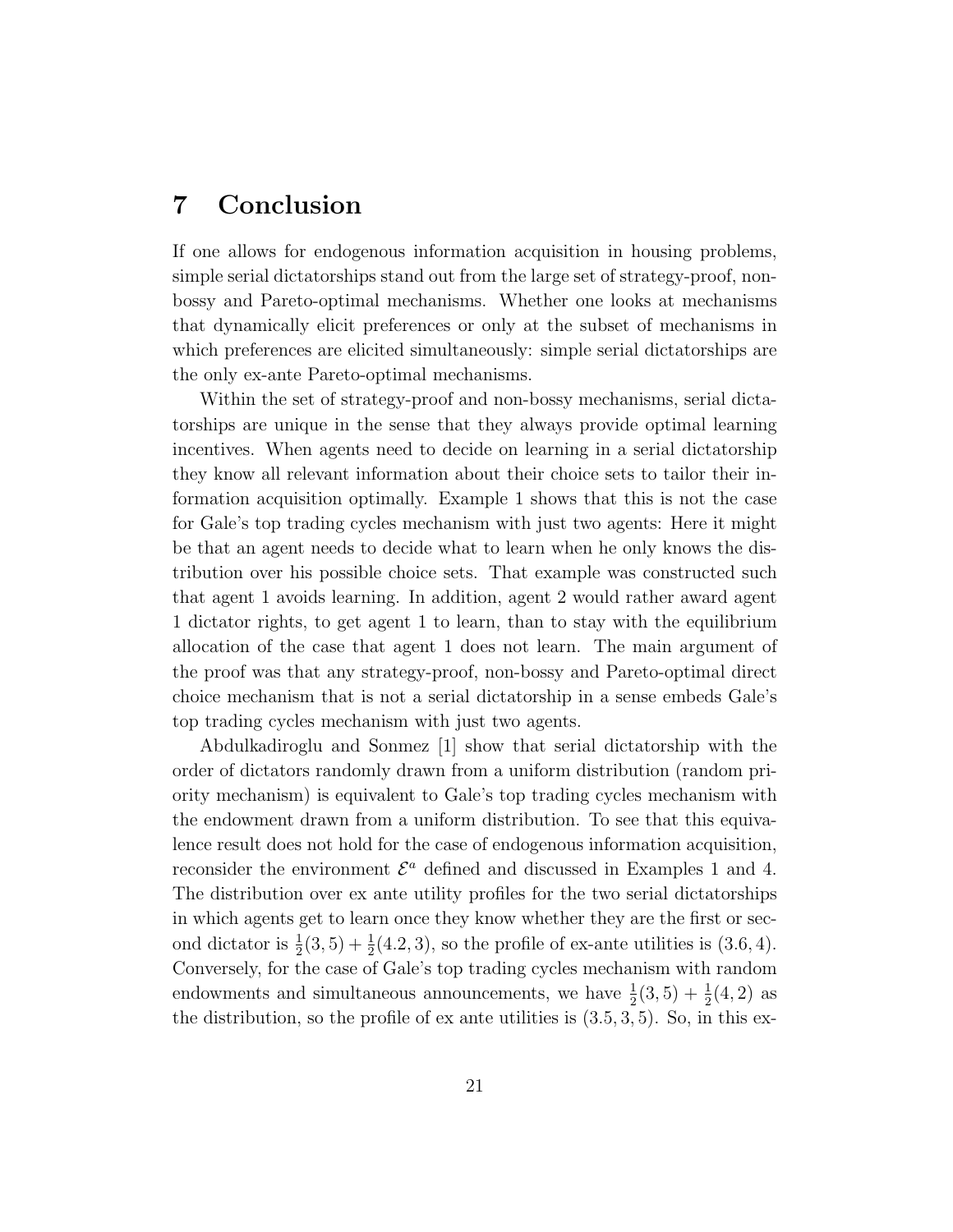ample, the random priority mechanism fares better than Gale's top trading cycles mechanism with random endowments. The question to what extent this observation can be generalized remains open.

It could also be interesting to study ex-ante Pareto optimality without the assumption of endogenous learning. This study could be couched in a version of the model considered here with  $c^{i}(P) = 0$  for any partition P containing only elements  $E \in \zeta^i$ , meaning that agents face no cost of learning their own types. Observe that the cost of learning in Example 5 played no role, so the argument that any path-dependent serial dictatorship is ex-ante Pareto-dominated by another path-dependent serial dictatorship for some environment  $\mathcal E$  also applies to this special case.

Observe that Example 5 can be re-interpreted to see a conflict between bossiness and ex ante Pareto optimality. To see this, change the mechanism  $\gamma$  defined in that example to a very similar type of bossy serial dictatorship in which the identity of the second dictator does not depend on whether agent 1 chooses house g or k, but rather on whether he ranks house d at the bottom or not. Say agent 2 becomes the second dictator if and only if agent 1 ranks house  $d$  at the bottom. This is a bossy mechanism, since agent 1's assignment does not change when announcing either  $(2, 1, 0)$  or  $(2, 0, 1)$ . However, the assignments to the following two dictators will vary with agent 1's announcement if their preferences are aligned. Now observe that for  $\mathcal{E}^c$  the environment given in Example 5 this bossy mechanism is essentially identical to the path-dependent serial dictatorship defined there:  $\mathcal{E}^c$  is defined such that agent 1 chooses house g if and only if he ranks house d lowest. Consequently, for  $\mathcal{E}^c$  the given form of bossy serial dictatorship is exante Pareto-dominated by the alternative path-dependent serial dictatorship  $\gamma'$  provided the same example. This is but one example, it is not known whether ex-ante Pareto optimality generally conflicts with bossiness.

# 8 Appendix

Proof of Lemma 1.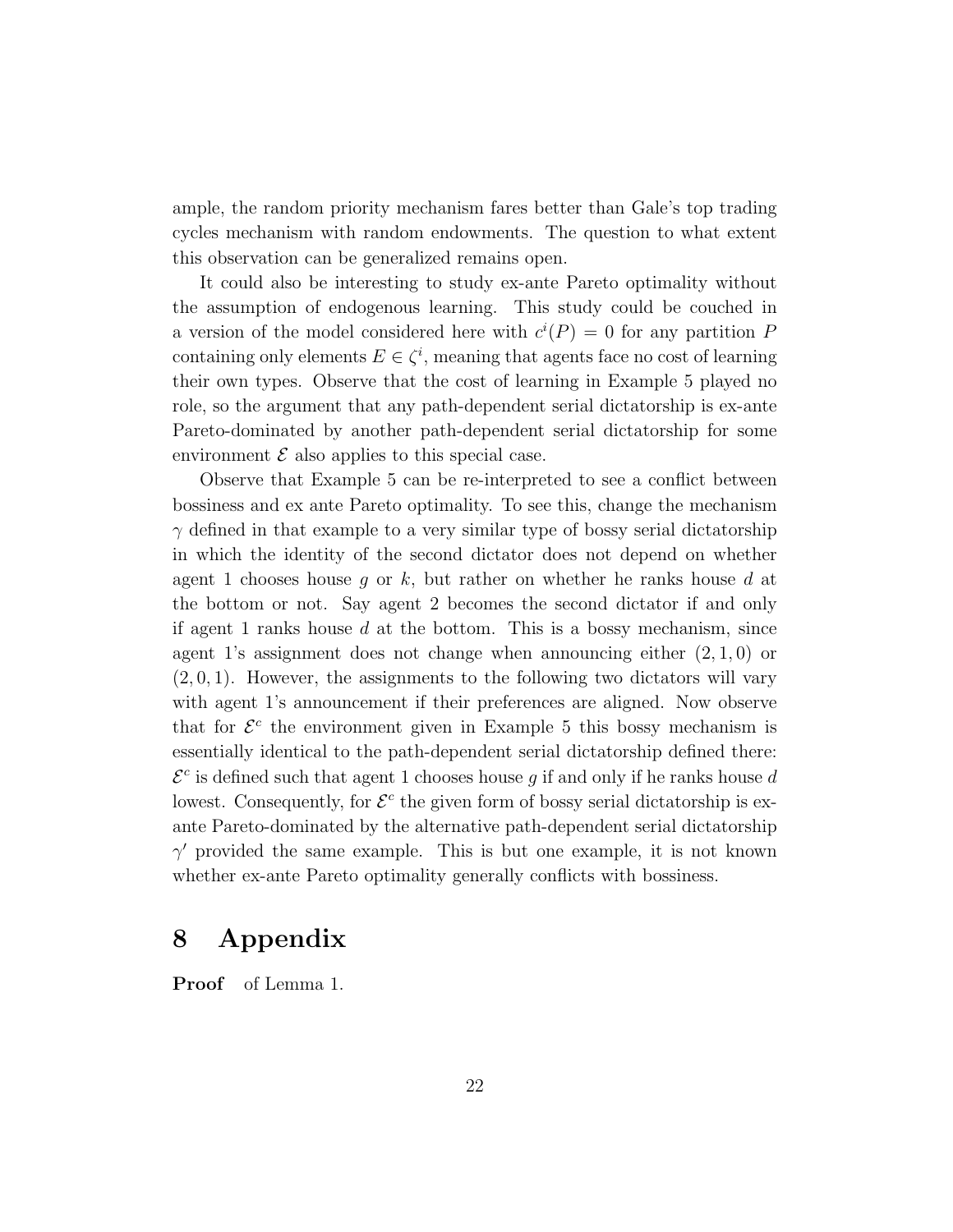The assumption that

$$
\sum_{E \in P} \pi(E) \max_{h \in S} \overline{\omega}_h^i(E) - c(P) \neq \sum_{E \in Q} \pi(E) \max_{h \in S} \overline{\omega}_h^i(E) - c(Q)
$$

holds for any i, any two *i*-affordable partitions  $P \neq Q$ , and all subsets of houses  $S \subset H$ , implies that for any pair of an agent and a choice set,  $(i, S)$ , there exists a *unique* best learning choice  $P$  that maximizes agent i's ex ante utility of his - informed - choice. Next the assumption that  $\overline{\omega}_h^i(E) \neq \overline{\omega}_g^i(E)$  for any two houses  $h \neq g$  and for any *i*-affordable event E, implies that agents are never indifferent between two houses for any ex post preferences. Together these assumptions imply that any  $\langle \gamma, t^{\gamma} \rangle (\mathcal{E})$  has a unique equilibrium (and thereby also a unique outcome).<sup>10</sup>

**Proof** of Lemma 2. Suppose  $\psi^{c,b}$  is such that there is no  $\sigma$ , d, g with  $(c_{\sigma}, b_{\sigma})$  $(d) = (i,ow), (c_{\sigma}, b_{\sigma})$  $(g) = (j,ow)$  and  $i \neq j$ . For  $\psi^{c,b}$  not to be a path-dependent serial dictatorship, there has to be at least one  $\sigma^b$  with a broker. Let  $\sigma^{\circ}$  be a last matching following on  $\sigma^{b}$  with a broker. Let j be broker of d at  $\sigma^{\circ}$ , formally  $\sigma^{b} \subset \sigma^{\circ}$ ,  $(c_{\sigma^{\circ}}, b_{\sigma^{\circ}})(d) = (j, br)$  and there does not exist a  $\sigma''$  such that  $\sigma^{\circ} \subset \sigma''$ ,  $(c_{\sigma''}, b_{\sigma''})(h) = (i, br)$  for some  $i, h$ .

Define a set of functions  $(c', b') = \{(c'_{\sigma}, b'_{\sigma}) : \overline{H}_{\sigma} \to \overline{I}_{\sigma} \times (ow, br)\}_{\sigma \in \overline{\mathcal{M}}}$  by  $(c'_{\sigma}, b'_{\sigma})$  $(h) = (i^*, \text{ow})$  for all  $h \in \overline{H}_{\sigma}$ <sup>o</sup> and  $i^* \in \overline{I}_{\sigma}$ <sup>o</sup> the only owner at  $\sigma$ <sup>o</sup> according to  $(c, b)$ . Otherwise  $(c, b)$  and  $(c', b')$  are identical, that is  $(c_{\sigma}, b_{\sigma}) =$  $(c'_{\sigma}, b'_{\sigma})$  for all  $\sigma \neq \sigma^{\circ}$ . Next observe that  $(c', b')$  satisfies conditions R1-R6

 $10$ Without the refinement of truthtelling, there might be multiple equilibria. To see this observe that the first dictator is indifferent between the announcement of any preferences that rank his choice out of the grand set  $H$  highest. However, even if we do not impose the refinement This is implied by the non-bossiness of serial dictatorship.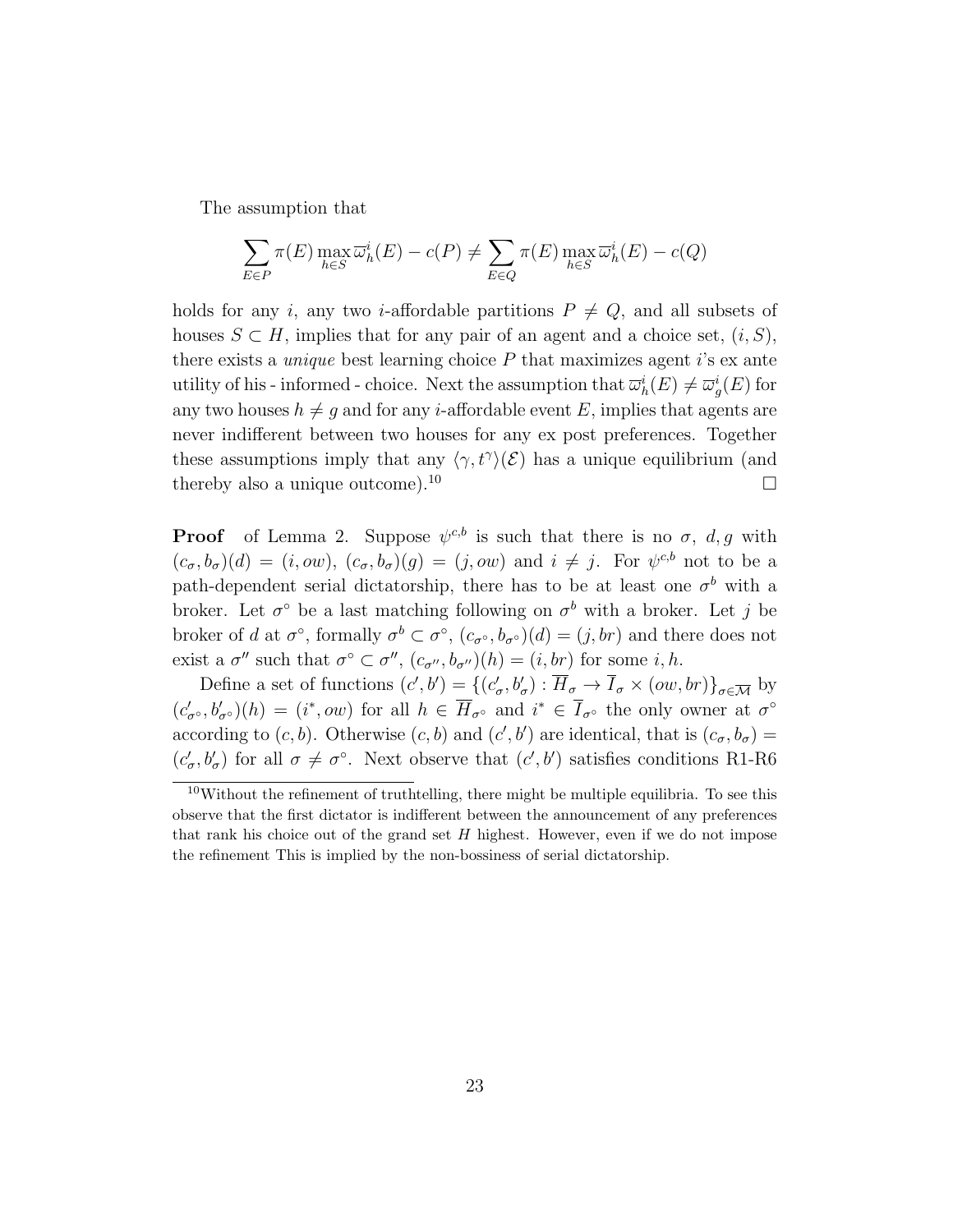and is therefore a control rights structure.<sup>11</sup> Now to see that  $\psi^{c',b'} = \psi^{c,b}$ , observe that under  $(c, b)$  agent  $i^*$  can choose among all houses still available at  $\sigma^{\circ}$  since the broker is forced to point to some house owned by i<sup>\*</sup>. On the other hand, if  $i^*$  does point to house d at  $\sigma^{\circ}$  agent j's choice set is that of all houses still available but d:  $\overline{H}_{\sigma} \setminus \{d\}$ . Agent j has the same choices under  $(c', b')$  since  $(c_{\sigma^*}, b_{\sigma^*}) = (c'_{\sigma^*}, b'_{\sigma^*})$  for  $\sigma^* = \sigma^{\circ} \cup \{(i^*, d)\}\$ . And by R6 we must have that  $(c_{\sigma^*}, b_{\sigma^*})(h) = (j,ow)$  for all  $h \in \overline{H}_{\sigma^*} = \overline{H}_{\sigma^{\circ}} \setminus \{d\}$ . If  $\sigma^{\circ}$  was the only  $\sigma$  with a broker, then we are done, since  $\psi^{c',b'}$  is a path-dependent serial dictatorship. If not, define another control rights structure which eliminates brokerage from a submatching  $\sigma$  that is a last submatching with a broker according to  $(c', b')$ . Repeated application of this procedure terminates with a control rights structure  $(c^*, b^*)$  such that  $\psi^{c^*, b^*}$  is a path-dependent serial dictatorship and  $\psi^{c^*,b^*} = \psi^{c,b}$ . So any  $\psi^{c,b}$  is either a path-dependent serial dictatorship or has two owners at some submatching  $\sigma$ .

#### Proof of Lemma 3.

Fix any  $\psi^{c,b}$  such that there are two owners at some submatching  $\sigma$ . Let  $\sigma^*$  be the first in a sequence of such submatchings, formally  $(c_{\sigma^*}, b_{\sigma^*})(k) =$  $(j,ow)$  and  $(c_{\sigma^*}, b_{\sigma^*})(g) = (j',ow)$  for some agents  $j \neq j'$ , houses k, g; and  $\sigma \subsetneq \sigma^*$  implies that there exists an agent  $i_{\sigma}$  that is the sole owner at  $\sigma$ . Assume w.l.o.g. that  $j = 1$ ,  $j' = 2$  and that the c-tree t is such that 1 has to announce his preferences before he learns the announcement of agent 2. Fix a submatching  $\sigma'$  such that  $\sigma^* \subset \sigma'$  with  $I_{\sigma'} = I \setminus \{1, 2\}$  and  $H_{\sigma'} = H \setminus \{k, g\}$ and define the environment  $\mathcal{E}^A$  as follows:

Restricted to agents 1,2 and houses  $k, g$ , the environment  $\mathcal{E}^A$  is identical to the environment  $\mathcal{E}^a$  as defined in Example 4: for  $i = 1, 2$ :  $\omega_k^i = 8$  and

<sup>&</sup>lt;sup>11</sup>R1 and R3 are satisfied since there are no more brokered houses under  $(c, b)$  than under  $(c', b')$  and since the brokers under  $(c', b')$  do control the same houses under  $(c, b)$ as under  $(c', b')$ . R2 is satisfied as the case of only one unmatched agent arises only for  $| \sigma | = n - 1$  for housing problems as they are defined here and since  $(c, b)$  and  $(c', b')$ coincides for such submatchings. R4 is satisfied since  $(c', b')$  since the sole owner at  $\sigma^{\circ}$ owns more houses under  $(c', b')$  than under  $(c, b)$ . R5 is vacuously satisfied since under  $(c', b')$  there is no submatching  $\sigma$  with two owners in  $\overline{I}_{\sigma}$ . R6 is satisfied since for the only pairs submatchings  $\sigma \subset \sigma'$  with  $|\sigma'|=|\sigma|+1$  for which  $(c',b')$  differs from  $(c,b)$  the antecedent of R6 (that there should be two different agents controlling houses at  $\sigma$ ) is not satisfied.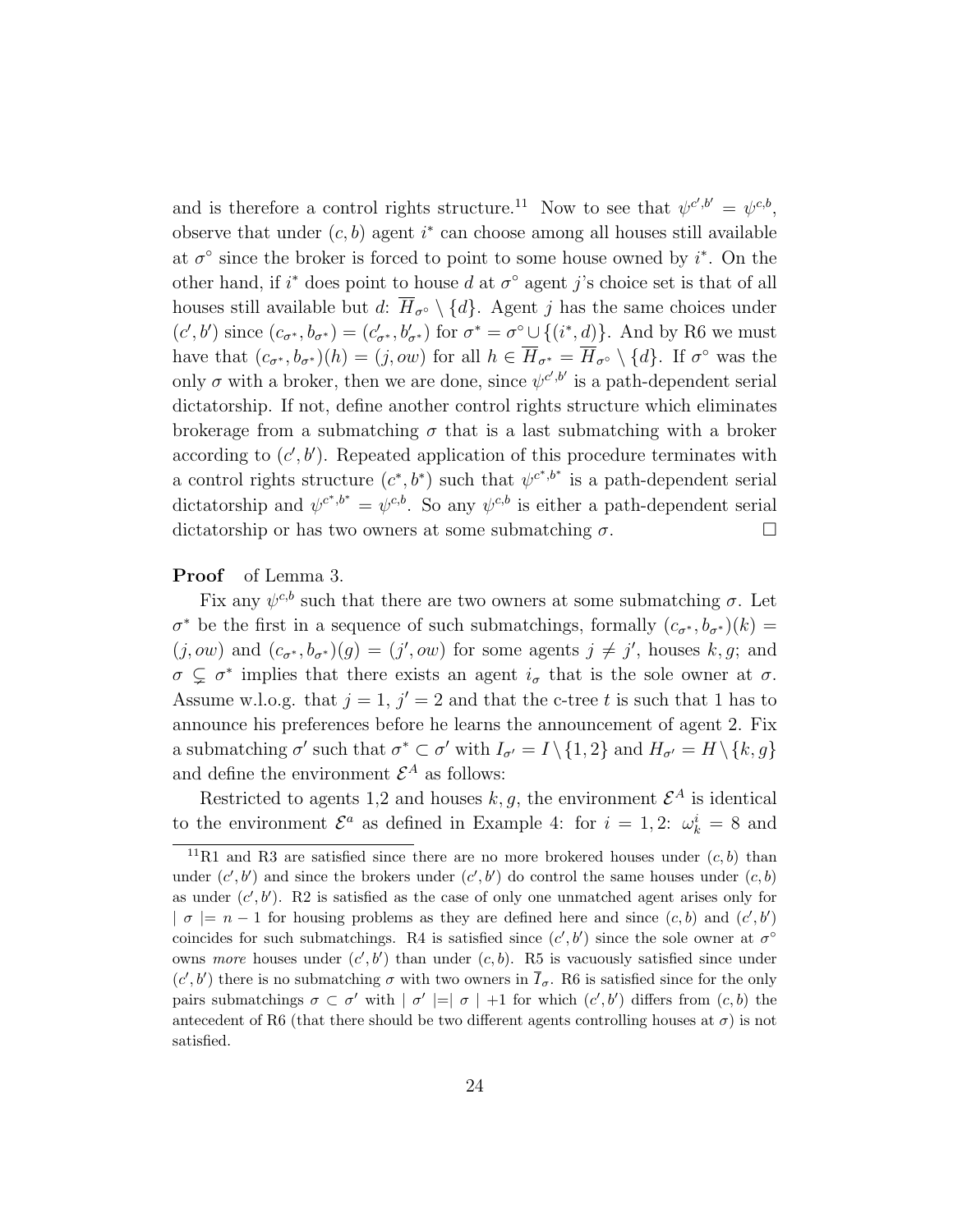$\omega_k^i = 0$ , each with probability  $\frac{1}{2}$ ;  $\omega_g^i = 2$ ,  $c^1(\overline{P}^1) = .8$  and  $c^2(\overline{P}^2) = 0$ . Agents 1,2 prefer houses  $k, g$  to all other houses:  $\omega_h^i < 0$  for all  $h \in \overline{H}_{\sigma} \setminus \{k, g\}.$ Finally, each remaining agent knows his preferences and strictly prefers his assignment under  $\sigma'$  to all other houses:  $\omega_{\sigma'(i)}^i > \omega_h^i$  for all  $h \neq \sigma'(i)$ .

I claim that  $\langle \varphi, t \rangle (\mathcal{E}^A)$  has a unique truth-telling equilibrium, this equilibrium results in the matching  $\mu: I \to N$  with  $\mu(i) = \sigma'(i)$  for  $i \in I_{\sigma'}$ ,  $\mu(1) = k$  and  $\mu(2) = g$ . All agents but 1 and 2 know their preferences. All these agents have a unique truthtelling strategy, which entails for agent  $i$  to point to house  $\sigma'(i)$  as long as this house is still available. By assumption  $\psi^{c,b}$  is a serial dictatorship until the submatching  $\sigma^*$  obtains. Since  $\sigma^* \subset \sigma'$ the first  $I_{\sigma^*}$  dictators will choose houses in accordance with  $\sigma^*$ . At this point agent 1 becomes an owner of  $k$  and agent 2 becomes an owner of  $q$ . Given that  $\omega_h^i$  < 0 is known for all  $h \in H_{\sigma'}$  for  $i = 1, 2$ , agents 1 and 2 point to houses  $k$  and  $g$  in any truthtelling equilibrium. Conversely, none of the remaining agents  $\overline{I}_{\sigma^*}\setminus\{1,2\}$  points to either house k or g. So agents 1 and 2 find themselves in the same choice-situation as they did in the housing problem constructed in Example 4, which implies that agent 1 appropriates k and agent 2 appropriates g in the unique equilibrium of  $\langle \varphi, t \rangle (\mathcal{E}^A)$ . Each of the remaining agents *i* points to  $\sigma'(i)$  in the following rounds. Since  $\sigma'(i) \neq \sigma'(i')$ for all  $i \neq i'$ , each agent  $i \in I_{\sigma'}$  is matched to  $\sigma'(i)$ . To see that truthtelling is an equilibrium observe that each agent  $i \in I \setminus \{1,2\}$  obtains their most preferred house under the truthtelling strategy profile and can therefore not possibly be made better off through a deviation. So the profile of ex ante utilities implemented by  $\langle \varphi, t \rangle (\mathcal{E}^A)$  is  $(4, 2, \omega^3_{\sigma'(3)}, \cdots, \omega^n_{\sigma'(n)})$ .

Now consider a serial dictatorship  $\langle \delta, t^{\delta} \rangle$  with  $|\delta|$  is the identity function. Since agents 1 and 2 prefer houses k and g to all other houses, their choices are as in the serial dictatorship discussed in Example 4. On the other hand, since each agent *i* strictly prefers his assignment under  $\sigma'$  to all other houses, all remaining agents will choose in accordance with  $\sigma'$ . So the unique profile of expected utilities implemented by the serial dictatorship  $\langle \delta, t^{\delta} \rangle (\mathcal{E}^A)$ is  $(4.2, 3, \omega^3_{\sigma'(3)}, \cdots, \omega^n_{\sigma'(n)})$ , which Pareto-dominates the unique outcome of  $(\psi^{c,b},t)(\mathcal{E}% _{c,b}^{\ast,\sigma,\delta},\mathcal{C}_{c,b}^{\ast,\sigma,\delta})\equiv\mathcal{C}_{c,b}(\mathcal{E}_{c,b}^{\ast,\sigma,\delta},\mathcal{C}_{c,b}^{\ast,\sigma,\delta})$  $A$ ).

Proof of Lemma 4.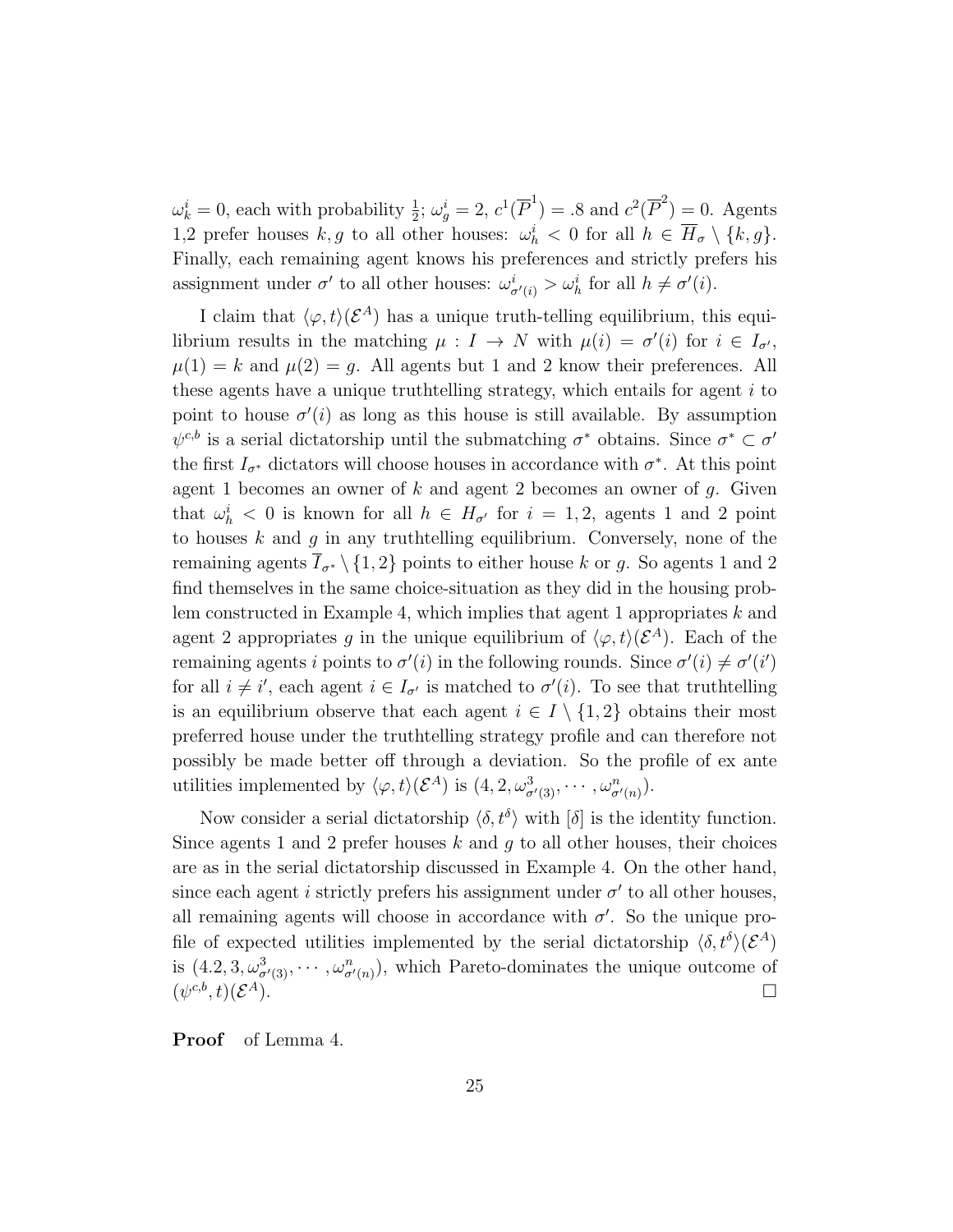For  $\gamma$  not to be a simple serial dictatorship there have to be some submatchings  $\bar{\sigma}$  and  $\tilde{\sigma}$  such that  $|I_{\bar{\sigma}}| = |I_{\tilde{\sigma}}|$  but  $\gamma(\bar{\sigma}) \neq \gamma(\tilde{\sigma})$ . Let  $\bar{\sigma}$  and  $\tilde{\sigma}$ be such pair of minimal length and assume without loss of generality that  $\overline{\sigma}(i) \neq \widetilde{\sigma}(i)$  for exactly one agent i. Assume that this agent is agent 1 and that  $\overline{\sigma}(1) = g$ ,  $\widetilde{\sigma}(1) = k$ ,  $\gamma(\overline{\sigma}) = 2$ , and  $\gamma(\widetilde{\sigma}) = 3$ .

Now consider a submatching  $\sigma'$  with  $I_{\sigma'} = I \setminus \{1, 2, 3\}$  and  $H_{\sigma'} = H \setminus$  ${g, k, d}$ . Define an environment  $\mathcal{E}^C$ , such that restricted to agents 1,2,3 and houses  $g, k$ , and d the environment is identical to  $\mathcal{E}^c$ , the environment presented in Example 5. Furthermore, assume that all agents in  $I_{\sigma'}$  know their values of all houses, in particular they know that  $\omega_{\sigma'(i)}^i > \omega_h^i$  holds for all  $h \neq \sigma'(i)$ . Finally, agents 1,2,3 know that  $\omega_h^i < 0$  for any  $i = 1, 2, 3$  and  $h \notin \{g, k, d\}.$ 

In the unique equilibrium of  $\langle \gamma, t \rangle (\mathcal{E}^C)$ , all agents in  $I_{\sigma'}$  are matched to  $\sigma'$ . The situation faced by agents 1,2 and 3 is identical to that they face in Example 5. Just as in that example, it would be a Pareto improvement for agents 2 and 3 to "switch". So the alternative path-dependent serial dictatorship  $(\gamma', t')$  with  $\gamma'(\sigma) = 2$  if  $\gamma(\sigma) = 3$  and  $\gamma'(\sigma) = 3$  if  $\gamma(\sigma) = 2$  ex ante Pareto-dominates the given mechanism  $\langle \gamma, t \rangle$  for the environment just constructed.

 $\Box$ 

#### Proof of Lemma 5.

Consider a dynamic simple serial dictatorship  $\langle \delta, t \rangle$  such that the c-tree t is not  $\delta^t$ . Assume without loss of generality that  $\delta$  is the identity function, so agents become dictators in the order of their names (one, two, three, ...). For t not to be  $t^{\delta}$  there has to be some submatching  $\sigma$  such that some agent  $i > |I_{\sigma}| + 1$  needs to announce his preferences after  $\sigma$ . Consider  $\sigma^*$  as the shortest submatching with this property. And let  $i^*$  >  $|I_{\sigma^*}|$  +1 be such that t prescribes for  $i^*$  to announce his ranking at the submatching  $\sigma^*$ . Let  $|I_{\sigma}| + 1$ : *i*. Observe that  $i^*, i' < n$  as agent n need not announce any ranking in the simple serial dictatorship  $\delta$  with  $\delta$  the identity.

Consider a submatching  $\sigma'$  such that  $\sigma^* \subset \sigma'$ ,  $I_{\sigma'} = I \setminus \{i^*, i', n\}$  and  $H_{\sigma'} = H \setminus \{g, k, d\}.$  Now use this submatching to define an environment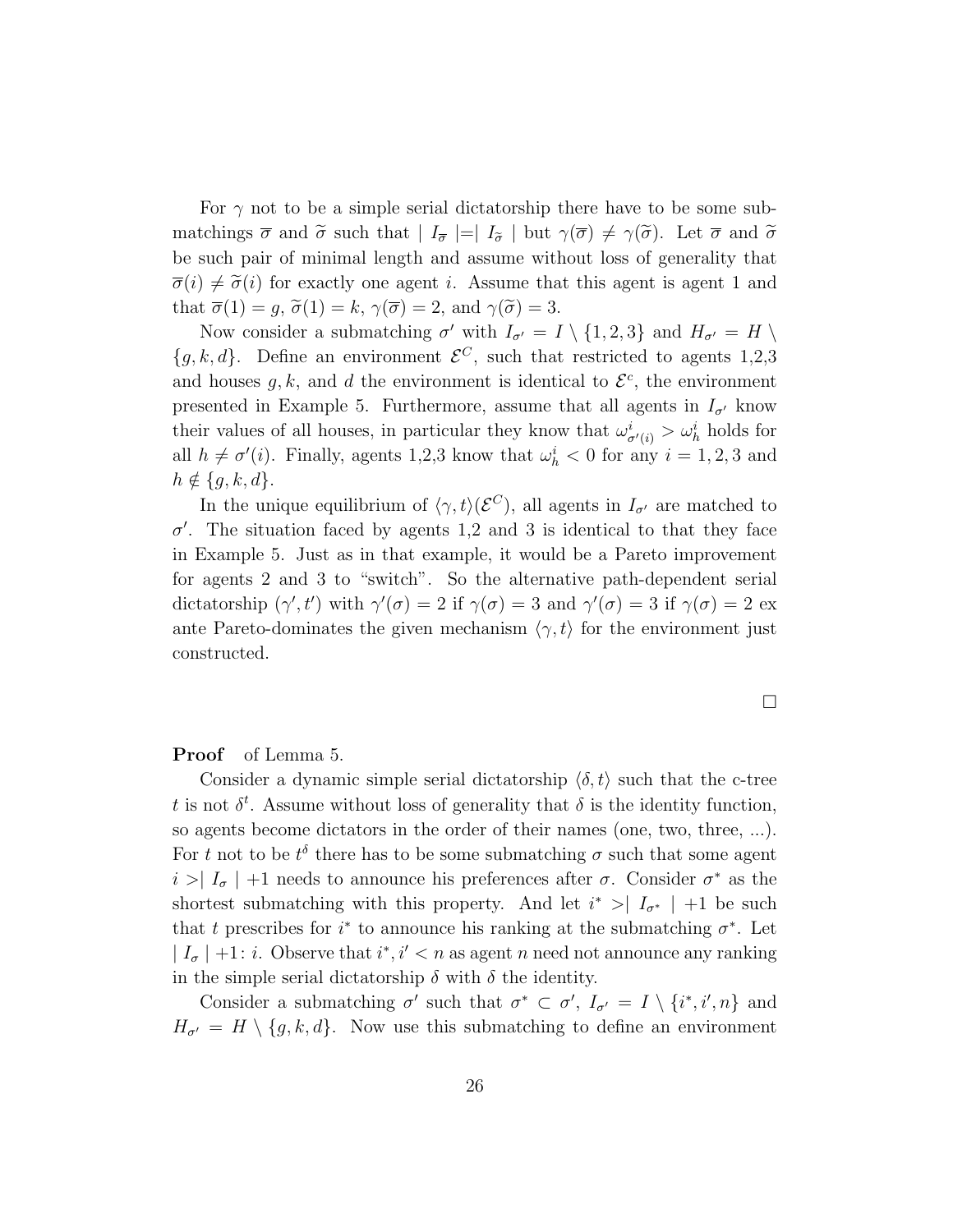$\mathcal{E}^B$  as follows: For any  $i \in I_{\sigma'}$ , assume that he knows his preferences over all houses and that  $\omega^i_{\sigma'(i)} > \omega^i_h$  holds for all  $h \neq \sigma'(i)$ . For agents  $i^*, i', n$ assume that  $\omega_h^i < 0$  is known for all  $h \in H_{\sigma'}$ . Assume furthermore that restricted to houses  $\{d, g, k\}$  and agents  $i^*, i', n$  the environment is identical to  $\mathcal{E}^b$ , the environment defined in Example 2, meaning each of these agents faces a small cost to learn his value of house d which has a high variance. Each of these two agents knows the value of houses  $q$  and  $k$ .

In the unique equilibrium of  $\langle \delta, t \rangle (\mathcal{E}^B)$ , all agents  $i \in I_{\sigma'}$  obtain house  $\sigma'(i)$ . Moreover both agent i and i<sup>\*</sup> will spend to learn their value of house d and the allocation of houses  $g, k, d$  to agents  $i^*, i'$  and n is such as if they knew its value. To see that  $\langle \delta, t \rangle$  is dominated by a 3S dictatorship at  $\mathcal{E}^B$  observe that unique equilibrium of the corresponding 3S dictatorship  $\langle \delta, t^{\delta} \rangle (\mathcal{E}^B)$ differs from the unique equilibrium of  $\langle \delta, t \rangle (\mathcal{E}^B)$ , only in one respect: agent  $i^*$  will only learn his value of house d if this information is relevant to his decision, that is if agent  $i'$  does not himself acquire house  $d$ . The equilibrium allocation is identical for both cases. In sum, the ex-ante utility of all agents but agent  $i^*$  remains unchanged: the allocations of both equilibria, moreover agent  $i'$  acquires information under both equilibria. Agent  $i^*$  prefers the equilibrium of  $\langle \delta, t^{\delta} \rangle (\mathcal{E}^{B})$  since his expected cost of information acquisition is lower in this equilibrium.  $\Box$ 

#### Proof of Theorem 2.

This proof consists in a few amendments of the proof of Theorem 1. To prove the first part, I define a selection procedure among the outcomes  $o((\delta, t^s)(\mathcal{E}))$  in case there are any indifferences. The problem of the first dictator in the game  $(\delta, t^s)(\mathcal{E})$  is identical to his problem in the game  $(\delta, t^{\delta})(\mathcal{E})$ . So he has a unique best strategy. However, the second dictator may not condition his learning on the first dictator's choice. He might have multiple best strategies. If he does so, choose the strategy most preferred by the third dictator; if that does not lead to a unique strategy, choose the one that is best according to the next dictator until one arrives at the last dictator. If this procedure does not lead to a unique best strategy, pick any strategy among the set of strategies for which all agents are indifferent. Now, conditioning on the second dictator's strategy, choose the third dictator's strategy in the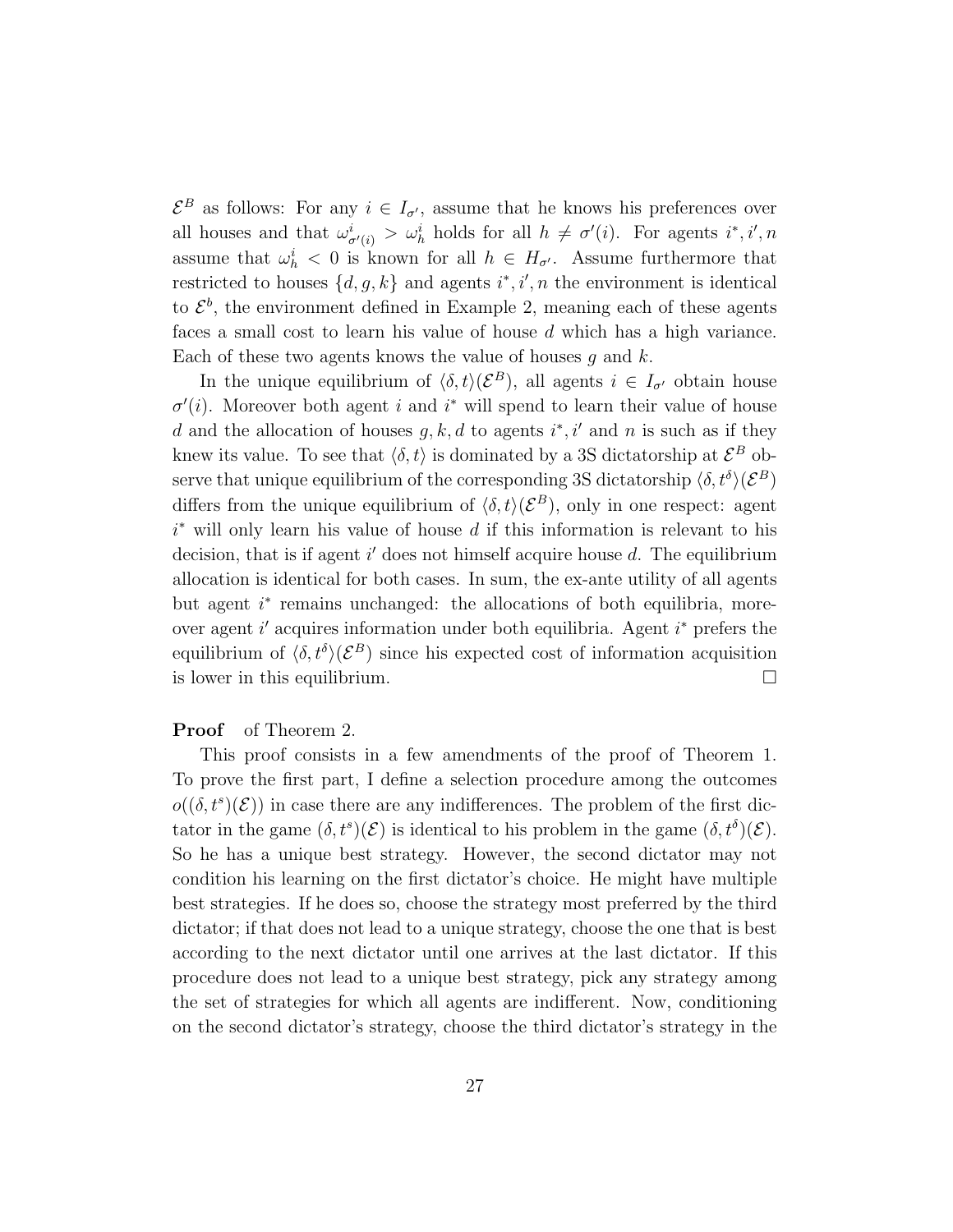same fashion and so forth. This procedure leads to a subset of outcomes  $o^{\ast}((\delta, t^s)(\mathcal{E})) \subset o((\delta, t^s)(\mathcal{E}))$ . The proof of the part 1) of the present theorem consists in an application of the proof of part 1) of Theorem 1 to this subset of outcomes.

Next, for part 2), observe that, following Lemma 2, we can partition the set of strategy-proof and non-bossy  $\langle \varphi, t^s \rangle$  that are not simultaneous simple serial dictatorships into two subcategories:  $\langle \varphi, t^s \rangle$  with  $\varphi$  a pathdependent serial dictatorship and  $\varphi$  has a round with at least two owners. Now reconsider Lemma 3 and observe that the mechanism with at least two owners in some round  $\varphi$  together with the environment  $\mathcal{E}^{A}$ , and the 3S dictatorship  $\langle \delta, t^{\delta} \rangle$  constructed in the proof of that Lemma are such that  $o(\langle \delta, t^{\delta} \rangle (\mathcal{E}^A)) = o((\delta, t^s)(\mathcal{E}^A)).$  The reason for this is that according to the equilibrium strategies in  $\langle \delta, t^{\delta} \rangle (\mathcal{E}^{A})$  only one agent learns anything, all other agents announce their ex-ante preferences. Therefore it does not matter whether all agents are forced to announce simultaneously. So the construction in the proof of Lemma 3 also serves to show that for any  $\langle \varphi, t^s \rangle$  with  $\varphi$  a trading cycles mechanism with at least two owners in some round there exists a simple serial dictatorship such that  $\langle \delta, t^s \rangle (\mathcal{E}^A) \rangle \rightarrow^* \langle \varphi, t^s \rangle (\mathcal{E}^A)$ .

Next, observe that the environment used to prove Lemma 4 has only one agent with a priori unknown preferences. Therefore within that environment the choice of a c-tree never matters  $\langle \varphi, t \rangle (\mathcal{E}^C) = \langle \varphi, t^s \rangle (\mathcal{E}^C)$ . Therefore the conclusion of Lemma 4 remains valid when restricting attention to simultaneous mechanisms. It can be concluded for the two relevant cases an environment together with a Pareto-dominating path-dependent serial dictatorship is available.  $\square$ 

# References

- [1] Abdulkadiroglu, A. and T. Sonmez: "Random Serial Dictatorship and the Core from Random Endowments in House Allocation Problems",Econometrica, 66, (1998), pp. 689 - 701.
- [2] Bergemann D. and J. Valimaki: "Information in Mechanism Design", in Whitney Newey Richard Blundell and Torsten Persson, editors, Proceed-